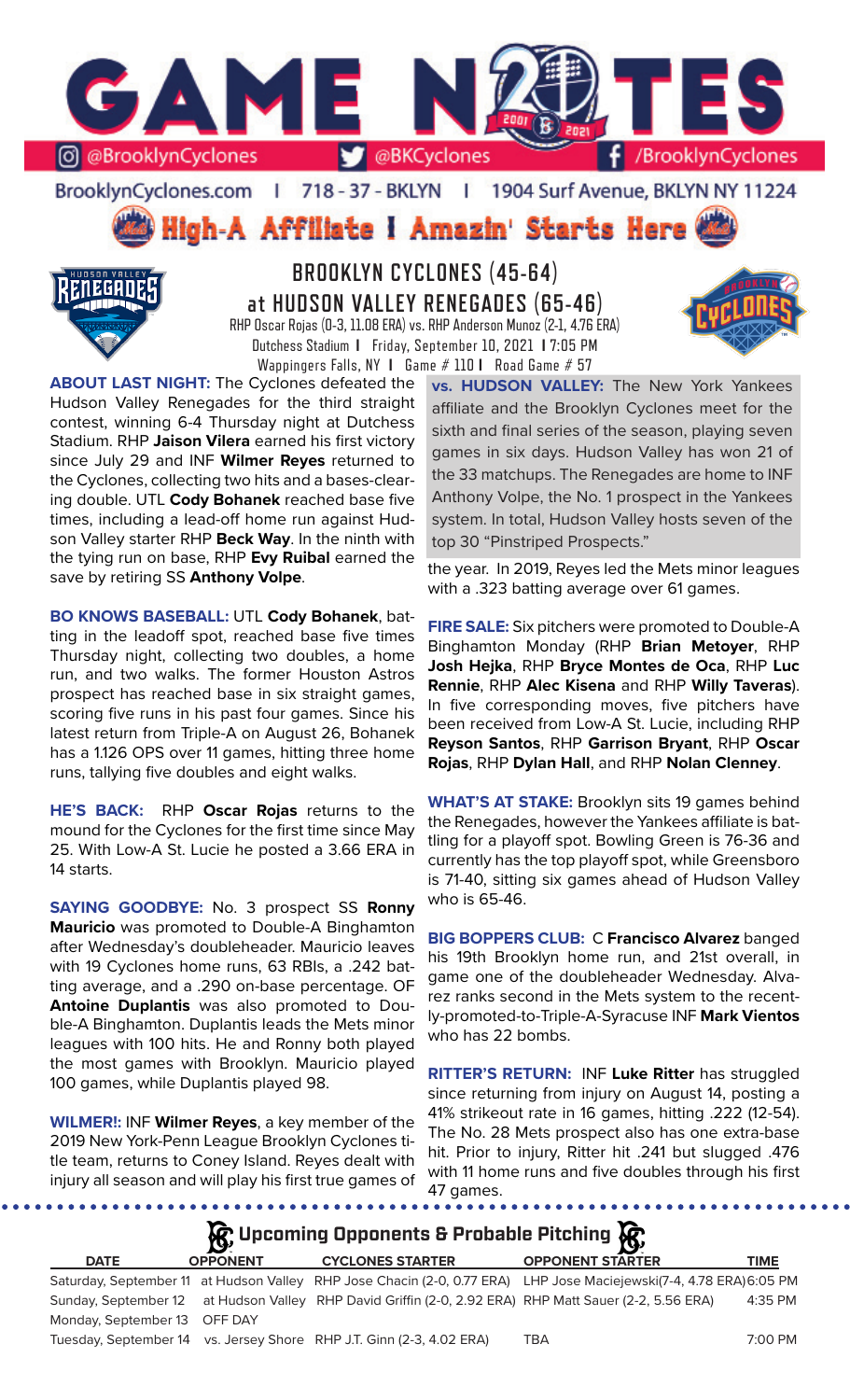### **SEPTEMBER 10 AT HUDSON VALLEY STARTING PITCHER PAGE 2**



# OSCAR ROJAS RHP

**Height:** 5-11 **Weight:** 200 **Date of Birth:** May 9, 1999 **Age**: 22

# **Hometown: Guanajuato, Guanajuato, Mexico**

**How Obtained:** Signed as a minor league free agent, 5/23/17

**WELCOME BACK:** Oscar Rojas returns to Brooklyn for the first time since May 25, having been demoted to Low-A St. Lucie for June, July, and August.

**UP HERE:** Rojas was scheduled to piggyback the Mets. No. 1 pitching prospect RHP Matt Allan before Allan's Tommy 7. John surgery status. Jumping into the rotation, Rojas strug-  $\frac{1}{7}$ gled through four starts, giving up 16 earned runs in 13 innings. He was sent to St. Lucie on May 29.

**DOWN THERE:** After his demotion, Rojas shined in Low-A,  $\frac{d}{d}$ posting a 3.66 ERA in 15 games and 14 starts. He earned a Low-A Southeast Pitcher of the Week and Pitcher of the  $\frac{D}{5}$ Month Award in June when he allowed just three earned  $\frac{5}{6}$ runs in 27.2 IP (0.98 ERA). In his final start with the Mets, Rojas tossed an 86-pitch nine-inning complete-game, allowing one run against Jupiter in a 2-1 victory.

**FOREIGN EXPERIENCE:** Despite a 2019 season of injury, Rojas pitched 35 1/3 innings for the Algodoneros de Gua-save in the Mexican Pacific Winter League in 2020. He was the youngest player on the team by an average of seven years. He pitched in 13 games, starting six, compiling a 2.55 ERA with 22 strikeouts and 20 walks over 35.1 innings.

**TOUGHEST MiLB TEST:** Rojas took the ball this season at the High-A level, having never pitched higher than Rook-ie-Advanced Kingsport in Minor League Baseball. In fact, Ro-jas had only pitched two games with the Rookie-Advanced Kingsport Mets in 2018.

**COMPLEX:** Rojas has spent the majority of his time in the states pitching with the GCL Mets. Entering 2021 42.1 of his 83.1 innings with the Mets came at the complex level.

| <u>EUEI UAME-DI-UAME</u> |                                                 |                 |                        |                       |                  |                        |                                                                 |                                         |                                     |
|--------------------------|-------------------------------------------------|-----------------|------------------------|-----------------------|------------------|------------------------|-----------------------------------------------------------------|-----------------------------------------|-------------------------------------|
| Low-A St. Lucie          |                                                 |                 |                        |                       |                  |                        |                                                                 |                                         |                                     |
| <b>OPP</b>               | <b>DEC</b>                                      | IP              | н                      | R                     | ER               | <b>BB</b>              | ĸ                                                               | HR                                      | AVG                                 |
| @ JUP                    | W                                               | 9.0             | 5                      | 1                     | 1                | $\Omega$               | 6                                                               | $\Omega$                                | .234                                |
| <b>DBT</b>               | W                                               | 6.0             | 2                      | 0                     | 0                | 2                      | 5                                                               | $\mathbf 0$                             | .242                                |
| @TAM                     | L                                               | 4.2             | 7                      | 8                     | 6                | $\overline{2}$         | 4                                                               | 1                                       | .254                                |
| @ DUN                    | L                                               | 7.0             | $\overline{2}$         | $\overline{2}$        | 2                | $\overline{2}$         | 11                                                              | 0                                       | .247                                |
| <b>PMB</b>               | W                                               | 4.0             | 8                      | 6                     | 6                | 1                      | 3                                                               | 2                                       | .264                                |
| @DBT                     | W                                               | 5.0             | 2                      | 1                     | 1                | 2                      |                                                                 | $\Omega$                                | .249                                |
| <b>BRD</b>               |                                                 | 4.2             | 9                      | 4                     | 4                | 1                      | 4                                                               | 0                                       | .260                                |
| @ PMB                    |                                                 | 41              | 5                      | 3                     | 3                | 5                      | 5                                                               | 0                                       | .235                                |
| <b>FTM</b>               |                                                 | 6.0             | 6                      | 4                     | 4                | 2                      | 4                                                               | $\overline{2}$                          | .226                                |
| @ CLR                    | L                                               | 5.1             | 6                      | 4                     | 4                | 2                      | 7                                                               | 2                                       | .221                                |
| <b>DUN</b>               | W                                               | 7.0             | 4                      | 0                     | 0                | 1                      | 9                                                               | $\Omega$                                | .204                                |
| @ JUP                    |                                                 | 5.2             | 6                      | 1                     | 1                | 1                      | 6                                                               | 0                                       | .214                                |
| <b>PMB</b>               |                                                 | 5.0             | 6                      | 2                     | $\overline{2}$   | $\overline{2}$         | 4                                                               | $\Omega$                                | .180                                |
| @FTM                     | W                                               | 5.0             | 1                      | 0                     | $\Omega$         | $\Omega$               | 2                                                               | 0                                       | .100                                |
| @FTM                     |                                                 | 5.0             | 2                      | 0                     | 0                | $\overline{2}$         | 4                                                               | $\mathbf 0$                             | .133                                |
|                          |                                                 |                 |                        |                       |                  |                        |                                                                 |                                         |                                     |
|                          |                                                 |                 |                        |                       |                  |                        |                                                                 |                                         |                                     |
|                          |                                                 |                 |                        |                       |                  |                        |                                                                 |                                         | <b>AVG</b>                          |
|                          |                                                 |                 |                        |                       |                  |                        |                                                                 |                                         | .368                                |
|                          |                                                 |                 |                        |                       |                  |                        |                                                                 |                                         | .310                                |
|                          | L                                               | 3.2             |                        | 4                     |                  |                        |                                                                 |                                         | .357                                |
|                          | L                                               |                 |                        |                       |                  |                        |                                                                 |                                         | .417                                |
|                          | <b>OPP</b><br><b>ABD</b><br>HV<br>@ GVL<br>@ASH | <b>DEC</b><br>L | IP<br>3.0<br>4.0<br>21 | н<br>8<br>3<br>5<br>5 | R<br>6<br>O<br>7 | ER<br>6<br>O<br>3<br>7 | High-A Brooklyn Cyclones<br>BB<br>$\overline{2}$<br>3<br>1<br>2 | $\overline{7}$<br>K<br>0<br>2<br>4<br>3 | HR<br>1<br>0<br>2<br>$\overline{2}$ |

**2021 GAME-BY-GAME**

### **Low-A St. Lucie Percentages**

| K%           | BB%   | HR/9       |
|--------------|-------|------------|
| 23.8%        | 7.4%  | 0.75       |
| <b>BABIP</b> | GB%   | <b>FIP</b> |
| .290         | 44.3% | 4.32       |

|                  |                | <b>CATCHER ERA</b>                                    |                 |      |            |
|------------------|----------------|-------------------------------------------------------|-----------------|------|------------|
| <b>NAME</b>      | G              | ER                                                    | <b>INN</b>      |      | <b>ERA</b> |
| Alvarez          | 45             | 208                                                   | 349.2           |      | 5.35       |
| Campos           | 5              | 11                                                    | 36              |      | 2.75       |
| Gaddis           | 8              | 25                                                    | 68              |      | 3.31       |
| Mena             | 22             | 77                                                    | 164             |      | 4.23       |
| Senger           | 9              | 44                                                    | 81              |      | 4.89       |
| Uriarte          | 21             | 82                                                    | 159.1           |      | 4.63       |
|                  |                | CYCLONES STARTING PITCHER BREAKDOWN                   |                 |      |            |
| <b>STARTER</b>   |                | <b>GS Quality StartsRun SupportRS/Start BC Record</b> |                 |      |            |
| Butto, Jose      | 10             | 1                                                     | 41              | 4.1  | $4-6$      |
| Bryant, Garrison | 1              | $\Omega$                                              | 10              | 10.0 | $1 - 0$    |
| Chacin, Jose     | $\overline{2}$ | 1                                                     | 10 <sup>2</sup> | 5.0  | $2-0$      |
| Ginn, J.T.       | 8              | 1                                                     | 29              | 3.6  | $3 - 5$    |
| Grey, Connor     | 4              | 1                                                     | 21              | 5.2  | $3-1$      |
| Griffin, David   | 5              | $\overline{2}$                                        | 25              | 5.0  | $2 - 3$    |
| Kisena, Alec     | 16             | 1                                                     | 81              | 5.1  | $6-10$     |
| Lasko, Justin    | 11             | 6                                                     | 44              | 4.0  | $4 - 7$    |
| Morris, Colby    | 1              | $\Omega$                                              | $\overline{4}$  | 4.0  | $O-1$      |
| Opp, Cam         | 13             | 1                                                     | 46              | 3.5  | $4-9$      |
| Parsons, Hunter  | 1              | 0                                                     | 5               | 5.0  | $1 - 0$    |
| Rennie, Luc      | 7              | 0                                                     | 23              | 3.3  | $3-4$      |
| Rojas, Oscar     | 4              | $\Omega$                                              | 21              | 5.3  | $1-3$      |
| Syndergaard      | 1              | $\Omega$                                              | 5               | 5.0  | $O-1$      |
| Vilera, Jaison   | 19             | 0                                                     | 98              | 5.2  | $7-12$     |
| Walker, Josh     | 4              | 1                                                     | 27              | 6.8  | $3-1$      |
|                  |                |                                                       |                 |      |            |

| BROOKLYN CYCLONES PITCHING BREAKDOWN |                                                   |  |  |  |  |  |  |  |  |                               |                                                    |                                              |  |  |  |  |  |
|--------------------------------------|---------------------------------------------------|--|--|--|--|--|--|--|--|-------------------------------|----------------------------------------------------|----------------------------------------------|--|--|--|--|--|
|                                      |                                                   |  |  |  |  |  |  |  |  | W-L ERA IP H R ER BB K HR AVG |                                                    | W-L ERA IP H R ER BB K HR AVG                |  |  |  |  |  |
| <b>STARTERS</b>                      |                                                   |  |  |  |  |  |  |  |  |                               | 21-42 5.02 494.1 498 305 276 169 491 68 .258 HOME  | 27-26 3.65 468.0400 218 190 183 500 32 .230  |  |  |  |  |  |
| <b>RELIEVERS</b>                     | 24-22 3.93 423.1 363 223 185 219 487 28 .230 ROAD |  |  |  |  |  |  |  |  |                               |                                                    | 18-38 5.42 449.2 461 310 271 205 478 64 .261 |  |  |  |  |  |
| <b>TOTAL</b>                         |                                                   |  |  |  |  |  |  |  |  |                               | 45-64 4.47 917.2 861 528 456 388 978 96 .246 TOTAL | 45-64 4.47 917.2 861 528 456 388 978 96 .246 |  |  |  |  |  |

### **BULLPEN NOTES**

-RHP Nolan Clenney worked two scoreless innings in his Brooklyn debut on Tuesday, striking out the side in his first inning. -RHP Luis Montas has allowed six runs over his first two appearances, lasting one inning each.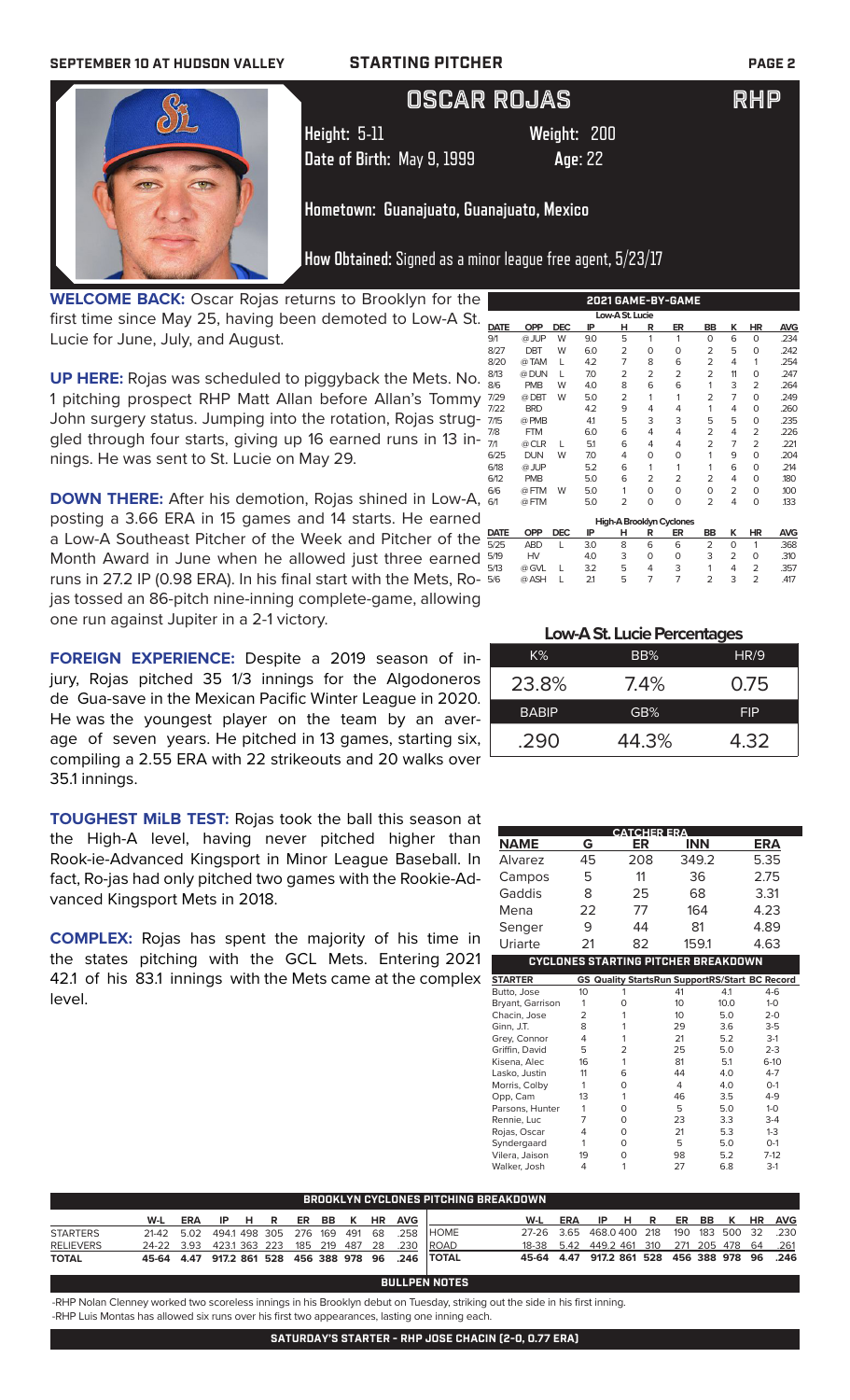| SEPTEMBER 10 AT HUDSON VALLE' |  |  |
|-------------------------------|--|--|
|-------------------------------|--|--|

### **SEPTEMBER 10 AT TIME PAGES PAGE 3**

**# 30 FRANCISCO ALVAREZ - C .247, 19 HR, 55 RBI, .369 wOBA, wRC+ 127**

| <b>Last Game:</b> 1-3, 2 BB, 2 R | Home   |
|----------------------------------|--------|
| <b>RISP:</b> 20-75 (.267)        | Road:  |
| <b>Streak:</b> 4 G (6-14)        | vs. Hy |

**Last Game:** 1-3, 2 BB, 2 R **Home:** 23-124 (.185) **Last HR:** 9/8 at Hudson Valley G1 **Season High, Hits:** 3 (3x, 8/10 at WIL) **RISP:** 20-75 (.267) **Road:** 40-131 (.305) **Multi-Hit Games:** 16 (9/8 at Hudson Valley G1) **Season High, Runs:** 3 (3x, 7/6 at HV) **Multi-RBI Games:** 17 (9/8 at Hudson Valley G1)

**Season High, RBI:** 4 (2x, 8/10 at WIL)<br>**Season High, SB:** 1 (6x, 9/7 at HV)

• Enters his fourth year in the Mets organization...Called up from Low-A St. Lucie on Monday, May 24...19 years old, turning 20 on November 19 • Ranks as the No. 1 prospect in the Mets system according to both *MLB Pipeline* and *Baseball America*...Ranked as the No. 10 prospect in Minor League Baseball.

• Hit .417 (20-48) with five doubles, two home runs, and 12 RBIs in 15 games with St. Lucie...Struck out seven times and walked 15...went 2-for-4 in stolen bases

• Non-roster invitee to Mets Spring Training...Signed with NYM as NDFA on July 2, 2018

| #9    ZACH ASHFORD - OF   |                           |                                                   | .233, 1 HR, 15 RBI, .290 wOBA, wRC+ 76                  |
|---------------------------|---------------------------|---------------------------------------------------|---------------------------------------------------------|
| Last Game: 1-3. RBI. BB   | Home: 23-102 (.225)       | Last HR: 5/23 vs. Hudson Valley                   | <b>Season High, Hits:</b> $2$ ( $7x$ , $8/8$ vs. $HV$ ) |
| <b>RISP:</b> 16-53 (.302) | <b>Road:</b> 22-91 (.242) | <b>Multi-Hit Games:</b> 8 (8/20 at Hudson Valley) | <b>Season High, Runs: 2 (6/6 at JS)</b>                 |
| <b>Streak: 1 G (1-3)</b>  | vs. HV: 19-72 (.264)      | <b>Multi-RBI Games: 3 (7/24 vs. Wilmington)</b>   | <b>Season High, RBI:</b> 2 (3x, 7/24 vs. WIL)           |
|                           |                           |                                                   | <b>Season High, SB: 1 (3x, 7/7 at HV)</b>               |

• Enters his third year in the Mets organization...Called up from Low-A St. Lucie on Saturday, May 22

• Hit .340 (17-50) in 14 games with the St. Lucie Mets in 2021, collecting three doubles and six walks with a stolen base

• Spent his first few games as a pro with Brooklyn in 2019, hitting .136 in 16 games before being sent to the GCL Mets (37 G, .295/2/23/.413)

| • Drafted by the Mets out of Fresno State in the 6th round of the 2019 MLB Draft                     |                                                                        |                                                                                                                                               |                                                                                                                                                                                                     |  |  |  |
|------------------------------------------------------------------------------------------------------|------------------------------------------------------------------------|-----------------------------------------------------------------------------------------------------------------------------------------------|-----------------------------------------------------------------------------------------------------------------------------------------------------------------------------------------------------|--|--|--|
| $#11$ CODY BOHANEK - INF                                                                             |                                                                        |                                                                                                                                               | .195. 7 HR. 20 RBI. .306 wOBA. wRC+ 86                                                                                                                                                              |  |  |  |
| <b>Last Game:</b> 3-3, 2 2B, HR, RBI, 2 BB<br><b>RISP:</b> $4-46$ (.109)<br><b>Streak: 1 G (3-3)</b> | Home: 17-90 (.189)<br><b>Road:</b> 17-89 (.191)<br>vs. HV: 7-49 (.143) | <b>Last HR: 9/9 at Hudson Valley</b><br><b>Multi-Hit Games:</b> 5 (9/9 at Hudson Valley)<br><b>Multi-RBI Games: 3 (7/15 vs. Jersey Shore)</b> | <b>Season High, Hits:</b> $3$ (2x, $9/9$ at HV)<br><b>Season High, Runs:</b> $2$ (4x, $9/9$ at HV)<br><b>Seaon High, RBI:</b> 2 (4x, 8/26 vs. ABD)<br><b>Season High, SB:</b> $1(4x, 9/9$ at $HV$ ) |  |  |  |

• Enters his third year in the Mets organization and his fifth as a professional...Traded from Houston to the Mets in January of 2019 along with 3B J.D. Davis in exchange for OF Ross Adolph, INF Luis Santana, and C Scott Manea

• Returns from Triple-A Syracuse 5/12-6/8, 6/24, 8/6-8/25: 34 G, .191/.351/.292/.643 with four doubles, one triple, one home run, and six RBIs with 17 walks • Broke camp with Brooklyn: 5 G, .313/.500/.500 with a home run a two RBIs before the call up

• Originally drafted by Houston in the 30th round of the 2017 MLB Draft from the University of Illinois-Chicago

| 1# 48   OSCAR CAMPOS - C   |                   |                         | .214, 0 HR, 0 RBI, .218 w0BA, wRC+ 32               |
|----------------------------|-------------------|-------------------------|-----------------------------------------------------|
| <b>Last Game: DNP</b>      | <b>Home: 3-10</b> | Last HR:                | <b>Season High, Hits:</b> 1(3x, 9/5 vs. Wilmington) |
| $RISP: 0-3$                | Road: $0-4$       | <b>Multi-Hit Games:</b> | Season High, Runs:                                  |
| <b>Streak:</b> $2 G (3-8)$ | $vs. HV: 0-4$     | <b>Multi-RBI Games:</b> | Season High, RBI:                                   |
|                            |                   |                         | Season High, SB:                                    |

• Signed by the Mets on August 20 from the Tri-City ValleyCats of the Frontier League, hitting .305/.322/.405 in 63 games with 17 doubles, three triples, three HR • Came up through the Houston Astros system since 2014, spending six games in 2019 with Triple-A Round Rock. Spent the majority of the season with Low-A Quad Cities in the Midwest League...elected free agency following the 2020 year.

• Played for Tri-City in the Houston system in 2018, facing the Brooklyn Cyclones in the NY-Penn League going 4-11...Faced current Mets big leaguer RHP Tylor Megill.

| $# 7$ NIC GADDIS - $C/3B$                           |                                               |                                                                                                                                      | .196. 4 HR. 13 RBI. .374 WOBA. WRC+ 130                     |
|-----------------------------------------------------|-----------------------------------------------|--------------------------------------------------------------------------------------------------------------------------------------|-------------------------------------------------------------|
| <b>Last Game: DNP</b><br><b>RISP:</b> $6-16$ (.375) | <b>Home: 2-26 (.077)</b><br><b>Road: 6-19</b> | <b>Last HR:</b> $2(9/8$ at Hudson Valley G2)<br>Multi-Hit Games: 2 (9/8 at Hudson Valley G2) Season High, Runs: 2 (2x, 9/8 at HV G2) | <b>Season High, Hits:</b> $2$ ( $2x$ , $9/8$ at $HV$ $G2$ ) |
| <b>Streak:</b> $1 G (2-3)$                          | <b>vs. HV: 2-8</b>                            | <b>Multi-RBI Games:</b> 4 (9/8 at Hudson Valley G2) <b>Season High, RBI:</b> 5 (9/8 at HV G2)                                        | <b>Season High, SB:</b> $1(9/8$ at HV G2)                   |

• Enters his third year in the Mets organization...Received from Low-A St. Lucie on Saturday, July 17 when C Juan Uriarte was placed on the temp. inactive list

- Hit .250 (20-80) with a .421 OBP in 25 games with St. Lucie, hitting three home runs (a career-high) from his two in 2019. Returns to Coney Island where he was a member of the 2019 Cyclones for 15 games before being transferred to the GCL Mets.
- Hit a combined .192 across 40 games in 2019 with Brooklyn and the GCL Mets
- Drafted by the Mets in the 16th round of the 2019 MLB Draft out of Jacksonville State...Hails from Trenton, GA.

| $# 10$ LUIS GONZALEZ - INF                             |                                                                                |                                                                                                                                                                                 | .268. 6 HR. 26 RBI. .324 WOBA. WRC+ 98                                                                                                      |
|--------------------------------------------------------|--------------------------------------------------------------------------------|---------------------------------------------------------------------------------------------------------------------------------------------------------------------------------|---------------------------------------------------------------------------------------------------------------------------------------------|
| Last Game: 0-4<br><b>RISP:</b> 16-53 (.302)<br>Streak: | Home: 25-88 (.286)<br><b>Road:</b> 26-102 (.255)<br>vs. HV: 12-65 (.185)       | <b>Last HR: 9/7 at Hudson Valley</b><br>Multi-Hit Games: 12 (9/8 at Hudson Valley G2) Season High, Runs: 3 (3x 8/10 at WIL)<br><b>Multi-RBI Games:</b> 6 (9/7 at Hudson Valley) | <b>Season High, Hits: 4 (3x, 8/28 vs. ABD)</b><br><b>Season High, RBI:</b> $4(9/7$ at $HV$ )<br><b>Season High, SB:</b> 1(2x, 9/8 at HV G2) |
|                                                        | $\blacksquare$ Dlaugd throp games with Low A St Lucio going 2.12 with a double | • Enters his first season in the Mets organization, signing a minor league deal with New York on May 30, 2021.                                                                  |                                                                                                                                             |

• Played three games with Low-A St. Lucie, going 3-12 with a double.

- Spent seven seasons in the Cincinnati farm system, reaching as high as Triple-A Louisville in 2019.
- Career .253 hitter in 587 games and 2,151 at-bats with Cincinnati and New York farm systems.

• Signed with the Reds in September of 2012.

**Last Game: DNP Home: 1-18 (.055) Last HR: 
<b>Last Game:** 1 (8/10 at WIL) **Season High, Hits:** 2 (8/10 at WIL) **RISP:** 4-17 (.235) **Road: 6-25 (.240) Home: 1 (8/10 at Wilmington) Season High, Runs: 2 (9/8 at HV ( RISP:** 4-17 (.235) **Road:** 6-25 (.240) **Multi-Hit Games:** 1 (8/10 at Wilmington) **Season High, Runs:** 2 (9/8 at HV G2) **Multi-RBI Games:** 1 (8/10 at Wilmington) **Season High, RBI:** 2 (8/10 at WIL)<br>**Season High, RBI:** 2 (8/10 at WIL)<br>**Season High, SB:** 1 (8/21 at WIL) **# 14 TANNER MURPHY - OF .149, 0 HR, 3 RBI, .214 wOBA, wRC+ 29**

• Enters his third year in the Mets organization...promoted from Low-A St. Lucie on Friday, August 6

• Played 25 games (four with FCL Mets) and 21 with Low-A St. Lucie, hitting a combined .195 with a .316 OBP, hitting three home runs and driving in 14 runs

• Spent his first professional season with the Rookie-level Kingsport Mets in the Appalachian League, hitting. 201 in 40 games

• Drafted by the Mets in the 18th round of the 2019 MLB Draft out of the University of North Florida...Born and raised in Memphis, TN.

| # 22 JAYLEN PALMER - INF/OF                         |                            |                                                | .198, 3 HR, 13 RBI, .318 WOBA, WRC+ 98                  |
|-----------------------------------------------------|----------------------------|------------------------------------------------|---------------------------------------------------------|
| <b>Last Game: <math>0-5</math>. <math>4K</math></b> | <b>Home:</b> 11-48 (.229)  | <b>Last HR:</b> 8/31 vs. Wilmington            | <b>Season High, Hits: 3 (8/13 at WIL)</b>               |
| <b>RISP:</b> $6-27$ (.222)                          | <b>Road:</b> 11-59 (.186)  | <b>Multi-Hit Games:</b> 4 (9/3 vs. Wilmington) | <b>Season High, Runs:</b> 2 (5x, 9/5 vs. WIL)           |
| Streak:                                             | <b>vs. HV:</b> 5-49 (.102) | <b>Multi-RBI Games:</b> 5 (9/3 vs. Wilmington) | <b>Season High, RBI:</b> $3$ ( $2 \times 8/31$ vs. WIL) |
|                                                     |                            |                                                | <b>Season High, SB: 1 (4x, 8/18 at HV)</b>              |

• Enters his fourth year in the Mets organization...No. 11 prospect in the Mets system, according to *MLB Pipeline*...Promoted to High-A Brooklyn on 8/3.

• Stole 23 bases for Low-A St. Lucie (departs the league as the third-highest total in Low-A Southeast). • Hit .276/.378/.386 across 66 games with St. Lucie in 2021, collecting 13 doubles, four triples, and two home runs with 24 RBIs.

Lowered his strikeout rate from 40% in 2019 with Kingsport to 28% with St. Lucie.

• Drafted in the 22nd round of the 2018 MLB Draft out of Holy Cross (NY) High School in Flushing...\$200K signing bonus

|                            | $# 4$ JOSE PEROZA - INF  |                             |                                                                                                   | .263, 3 HR, 11 RBI, .356 wOBA, wRC+ 118        |
|----------------------------|--------------------------|-----------------------------|---------------------------------------------------------------------------------------------------|------------------------------------------------|
|                            | Last Game: $1-4$ . BB. R | <b>Home: 11-35 (.314)</b>   | <b>Last HR:</b> 9/8 at Hudson Valley G2                                                           | <b>Season High, Hits: 2 (6x, 8/27 vs. ABD)</b> |
| <b>RISP:</b> $6-21$ (.286) |                          | <b>Road:</b> 14-54 (.259)   | <b>Multi-Hit Games:</b> 6 (9/3 vs. Wilmington)                                                    | <b>Season High, Runs: 3 (9/8 at HV G2)</b>     |
| <b>Streak:</b> 5 G (6-18)  |                          | <b>vs. HV:</b> 15-49 (.306) | <b>Multi-RBI Games:</b> 4 (9/8 at Hudson Valley G2) <b>Season High, RBI:</b> 3 (3x, 9/8 at HV G2) |                                                |
|                            |                          |                             |                                                                                                   | <b>Season High, SB: 1(9/7 at HV)</b>           |

**Season High, SB:** 1 (9/7 at HV)

Enters his sixth year in the Mets organization...promoted to Brooklyn on 8/3 from Low-A St. Lucie.

• Hit .274 with seven home runs and 47 RBIs across 64 games with Low-A St. Lucie this season.

Part of Brooklyn's 2019 New York-Penn League Championship Team.

• 2021 marks his first full-season assignment after short season assignments with GCL Mets and the NYPL.

• Signed as non-drafted international free agent signing on July 2, 2016 from Venezuela.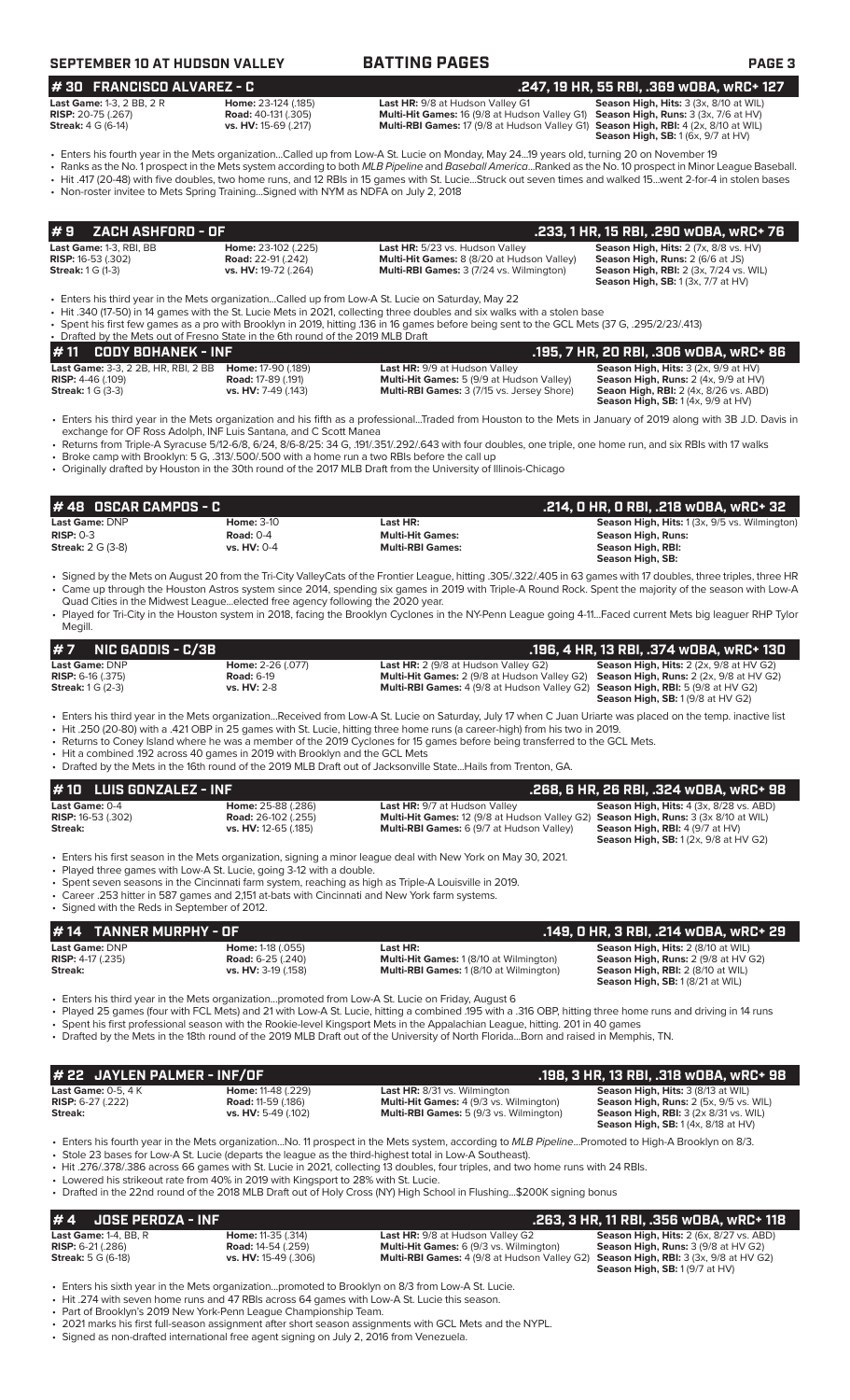# **SEPTEMBER 10 AT HUDSON VALLEY BATTING PAGES PAGE 4**

# **# 2 WILMER REYES - UTL .500, 0 HR, 2 RBI, .000 wOBA, wRC+ 0**

**Last Game:** 2-4, 2B, 2 RBI, BB **Home: Home: Last HR: Last HR: Season High, Hits:** 2 (9/9 at HV)<br>**RISP: Righter and:** 2-4 **Road:** 2-4 **Multi-Hit Games:** 1 (9/9 at Hudson Valley) **Season High, Runs: RISP:** Road: 2-4 **RISP:** Road: 2-4 **RISP:** Research Multi-Hit Games: 1 (9/9 at Hudson Valley) **Streak:** 1 G (2-4 **RISP: NISP: Streak: 1** G (2-4 **RISP: RIGH) Streak: 1** G (2-4 **RIGH) Streak: 1** G (2-4 **RIGH) St Multi-RBI Games:** 1 (9/9 at Hudson Valley)

Season High, RBI: 2 (9/9 at HV)<br>Season High, SB:

• Enters his sixth year in the Mets organization...Won a New York-Penn League title with Brooklyn in 2019

- Reinstated from rehab assignment with FCL Mets on September 9 when SS Ronny Mauricio and OF Antoine Duplantis were promoted to Double-A Binghamton.
- Hit .323 with a .350 on-base percentage in 2019 as the top hitter on the 2019 NYPL Champion Brooklyn Cyclones
- Enters 2021 as a .275 lifetime hitter with a .327 on-base percentage • 22 year old hails from Mao, Dominican Republic

| $# 19$ LUKE RITTER - INF  |                             |                                                   | .232, 11 HR, 37 RBI, .317 WOBA, WRC+ 93                |
|---------------------------|-----------------------------|---------------------------------------------------|--------------------------------------------------------|
| Last Game: $0-3$ , BB, R  | Home: 18-94 (.191)          | <b>Last HR: 7/6 at Hudson Valley</b>              | <b>Season High, Hits: 3 (2x, 9/5 at Wil)</b>           |
| <b>RISP:</b> 13-64 (.203) | <b>Road:</b> 35-131 (.267)  | <b>Multi-Hit Games: 13 (8/27 vs. Aberdeen)</b>    | <b>Season High, Runs:</b> $2$ ( $3x$ , $7/6$ at $HV$ ) |
| Streak:                   | <b>vs. HV:</b> 11-64 (.172) | <b>Multi-RBI Games: 9 (8/19 at Hudson Valley)</b> | <b>Season High, RBI:</b> 6 (6/20 at Wilmington)        |
|                           |                             |                                                   | <b>Season High, SB: 1(5/12 at Greenville)</b>          |

• Enters his third year in the Mets organization...Won a New York-Penn League title with Brooklyn in 2019<br>• Missed 32 games with a broken bone in his left hand...Went on the IL after July 7 when he suffered the

• Missed 32 games with a broken bone in his left hand...Went on the IL after July 7 when he suffered the injury mid-game at Hudson Valley

• Led Brooklyn in 2019 in games played (68), runs (39), doubles (15), and walks (33)

• Mets 7th-round pick in 2019 from Wichita State...Also drafted by the Minnesota Twins in the 37th round of the 2018 MLB Draft • Played linebacker at Rockhurst High School and set the school record with 184 tackles.

| # 45 JOE SUOZZI - OF       |                     |                                                  | .173. 1 HR. 6 RBI. .287 wOBA. wRC+ 74       |
|----------------------------|---------------------|--------------------------------------------------|---------------------------------------------|
| <b>Last Game: 0-4</b>      | <b>Home: 5-32</b>   | <b>Last HR: 7/16 vs. Jersey Shore</b>            | <b>Season High, Hits: 2 (7/28 at JS)</b>    |
| <b>RISP:</b> $4-20$ (.200) | <b>Road: 4-20</b>   | <b>Multi-Hit Games: 1(7/28 at Jersey Shore)</b>  | <b>Season High, Runs: 2 (7/27 at JS)</b>    |
| Streak:                    | vs. HV: 2-12 (.167) | <b>Multi-RBI Games: 2 (8/5 vs. Jersey Shore)</b> | <b>Season High, RBI:</b> 2 (2x, 8/5 vs. HV) |
|                            |                     |                                                  | Season High, SB:                            |

• Enters his third year in the Mets organization...received from Low-A St. Lucie on July 13

• Hit .292 with a .372 on-base percentage in 30 games with the Mets...posted a wRC+112, hitting four doubles and two home runs

• Signed by the Mets on June 15, 2020 out of Boston College

• Attended Chaminade High School in Mineola, NY

• His father, Tom Suozzi, is the former Nassau County Executive and current U.S. House of Representatives member of NY's 3rd district (Nassau, Suffolk, Queens)

| Hardest Hit Balls - 2021 (not all games listed- from available Trackman data) |                          |                         |                  |                   |      |                          |                   |           |                        |  |  |
|-------------------------------------------------------------------------------|--------------------------|-------------------------|------------------|-------------------|------|--------------------------|-------------------|-----------|------------------------|--|--|
| Date                                                                          | Player                   | <b>Upponent</b>         | <b>Exit Velo</b> | Result            | Date | Player                   | <b>Opponent</b>   | Exit Velo | Result                 |  |  |
| 8/12                                                                          | <b>Francisco Alvarez</b> | at Wilmington           | 112.8            | Home Run          | 8/28 | Ronny Mauricio           | vs. Aberdeen      | 109.6     | Line Out               |  |  |
| 6/12                                                                          | Francisco Alvarez        | vs. Hudson Valley 112.5 |                  | Double            | 6/1  | Ronny Mauricio           | at Jersey Shore   | 109.6     | Triple                 |  |  |
| 9/5                                                                           | Ronny Mauricio           | vs. Wilminaton          | 112.2            | Single            | 6/22 | <b>Brett Baty</b>        | vs. Jersey Shore  | 109.2     | Double                 |  |  |
| 6/11                                                                          | Brett Baty               | vs. Hudson Valley 111.2 |                  | Ground Out        | 6/15 | <b>Francisco Alvarez</b> | at Wilmington     | 109.2     | Single                 |  |  |
| 6/29                                                                          | Ronny Mauricio           | at Aberdeen             | 110.4            | Single            | 6/1  | <b>Francisco Alvarez</b> | at Jersev Shore   | 109.0     | <b>Home Run</b>        |  |  |
| 8/21                                                                          | Francisco Alvarez        | at Hudson Vallev        | 110.3            | <b>Ground Out</b> | 8/29 | Ronny Mauricio           | vs. Aberdeen      | 109.0     | Ground Ball Out        |  |  |
| 9/8                                                                           | Ronny Mauricio           | at Hudson Vallev        | 110.0            | Home Run          | 5/25 | <b>Francisco Alvarez</b> | vs. Aberdeen      | 109       | Single                 |  |  |
| 8/12                                                                          | Ronny Mauricio           | at Wilmington           | 109.9            | Line Out          | 8/6  | Ronny Mauricio           | vs. Hudson Vallev | 108.7     | <b>Home Rune</b>       |  |  |
| 7/3                                                                           | Luis Gonzalez            | at Aberdeen             | 109.9            | Ground Out        | 6/5  | <b>Francisco Alvarez</b> | at Jersev Shore   | 108.7     | <b>Ground Ball Out</b> |  |  |
| 6/1                                                                           | Adrian Hernandez         | at Jersev Shore         | 109.8            | Home Run          | 6/2  | <b>Francisco Alvarez</b> | at Jersey Shore   | 108.7     | Single                 |  |  |
| 6/6                                                                           | Francisco Alvarez        | at Jersev Shore         | 109.7            | Single            | 7/13 | <b>Brett Baty</b>        | at Hudson Valley  | 108.7     | Single                 |  |  |

# **Recent Home Run Chart**

| Date | Player                   | <b>Opponent</b>           | Exit Velo | Launch Angle | Distance |          | Jose Peroza              | vs. Aberdeen             | $104.1$ mph | 45.8 | 344 ft.   |
|------|--------------------------|---------------------------|-----------|--------------|----------|----------|--------------------------|--------------------------|-------------|------|-----------|
| 8/10 | Francisco Alvarez        | at Wilmington 112.8 mph   |           | 27.2         | 416 ft.  | 8/25     | Jaylen Palmer            | vs. Aberdeen             |             |      |           |
|      | Nic Gaddis               | at Wilmington             | 97.5 mph  | 27.8         | 388 ft.  | 8/26     | Cody Bohanek             | vs. Aberdeen             | $101$ mph   | 27   | $335$ ft. |
|      | Luis Gonzalez            | at Wilmington 102.6 mph   |           | 31.1         | 442 ft.  | 8/28     | Luis Gonzalez            | vs. Aberdeen             | 95 mph      | 35   | 349 ft.   |
| 8/12 | Francisco Alvarez        | at Wilmington 101.5 mph   |           | 26.9         | 398 ft.  | 8/29     | Cody Bohanek             | vs. Aberdeen             | $101$ mph   | 32   | 396 ft.   |
| 8/18 | <b>Francisco Alvarez</b> | at Hudson Valley          |           |              |          | 9/3      | <b>Francisco Alvarez</b> | vs. Wilmington 105 mph   |             | 32   | 428 ft.   |
|      | Jose Peroza              | at Hudson Valley          |           |              |          | 9/5      | <b>Francisco Alvarez</b> | vs. Wilmington 101.3 mph |             | 33   | 414 ft.   |
|      | Jeremy Vasquez           | at Hudson Vallev          |           |              |          |          | Ronny Mauricio           | vs. Wilmington 101.3 mph |             | 28   | 404 ft.   |
| 8/19 | Jose Peroza              | at Hudson Valley          |           |              |          | 9/7      | Luis Gonzalez            | at Hudson Valley 104 mph |             | 22   | 397 ft.   |
|      | Ronny Mauricio           | at Hudson Valley          |           |              |          | $9/8$ G1 | <b>Francisco Alvarez</b> | at Hudson Valley 97 mph  |             | 37   | 370 ft.   |
| 8/21 | Jose Peroza              | at Hudson Valley102.7 mph |           | 29.9         | 394 ft.  | 9/8G2    | Ronny Mauricio           | at Hudson Valley 110 mph |             | 23   | 403 ft.   |
| B/24 | Ronny Mauricio           | vs. Aberdeen              | 93.8 mph  | 35.9         | 343 ft.  | 9/9      | Cody Bohanek             | at Hudson Valley 102 mph |             | 39   | 365 ft.   |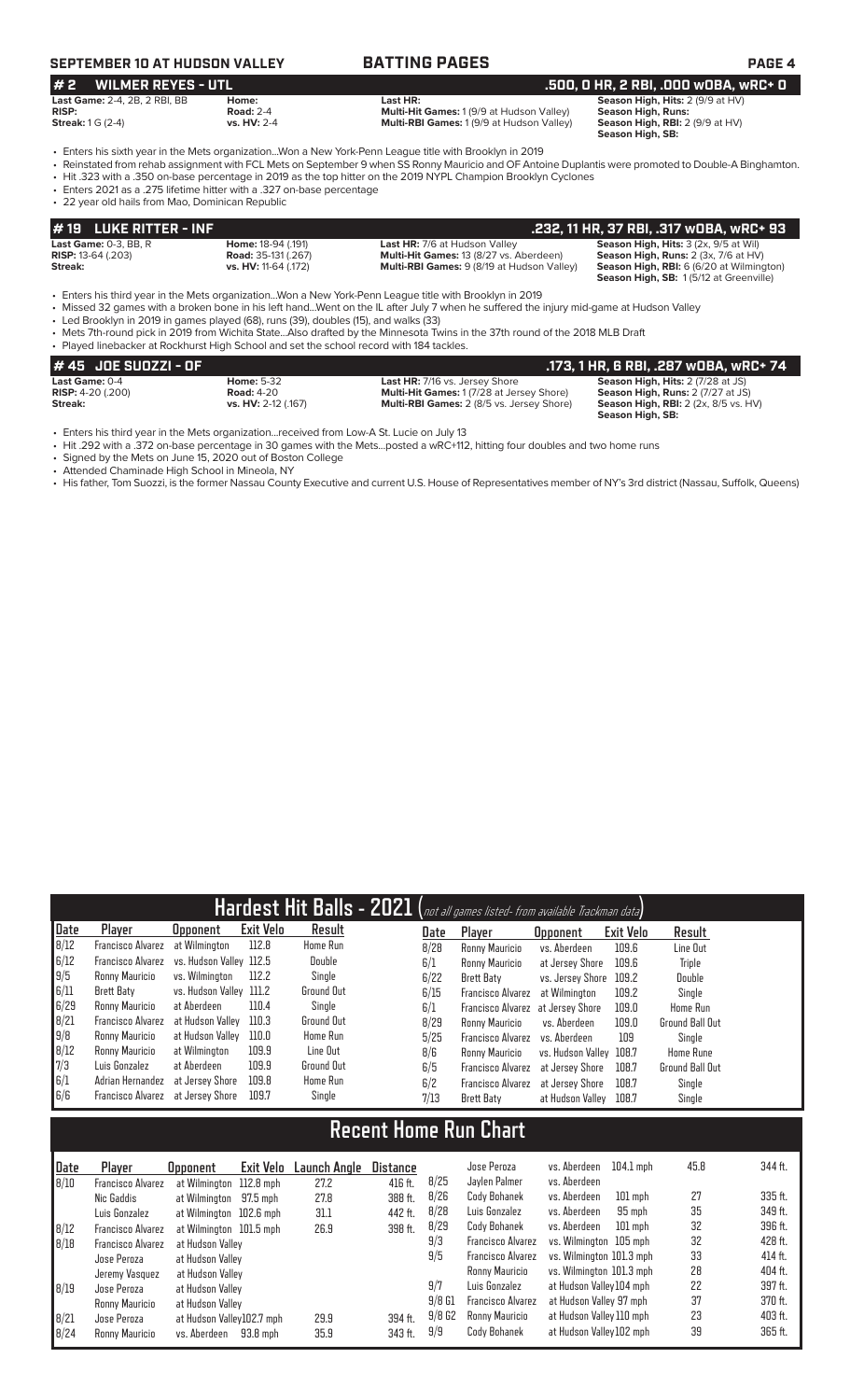## **SEPTEMBER 10 AT HUDSON VALLEY BULLPEN PAGE PAGE 5**

| #18                   | <b>NOLAN CLENNEY - RHP</b>                                              |                                                                                                 | 43 K%, O BB%, O.OO ERA, 1 G |              |                    | <b>LAST FIVE APPEARANCES</b> |                       |                |                                  |                                  |                         |                                |                         |
|-----------------------|-------------------------------------------------------------------------|-------------------------------------------------------------------------------------------------|-----------------------------|--------------|--------------------|------------------------------|-----------------------|----------------|----------------------------------|----------------------------------|-------------------------|--------------------------------|-------------------------|
| Last App: 9/7 at HV   | <b>Last Loss:</b>                                                       | SV/OP (Last):                                                                                   | Holds:                      |              |                    |                              | <b>NOLAN CLENNEY</b>  |                |                                  |                                  |                         |                                |                         |
| Leadoff: 0-2          | <b>Inherited Runners/Stranded:</b>                                      |                                                                                                 |                             | DATE         | OPP                | <b>DEC</b>                   | IP                    | H.             | R                                | ER                               | BB                      | К                              | HI                      |
|                       |                                                                         | Enters his first year in the Mets organizationReceived from Low-A St. Lucie on September 7 •    |                             | 9/7          | @ HV               |                              | 2.0                   | $\mathbf{1}$   | 0                                | 0                                | $\Omega$                | 3                              | $\mathbf 0$             |
|                       |                                                                         | • Signed to a minor league deal on June 28, 2021Made 13 relief apps for Low-A St. Lucie         |                             | 9/1          | @ JUP*             |                              | 1.2                   | $\overline{2}$ | $\mathsf{O}$                     | $\circ$                          | $\mathbf 0$             | $\overline{2}$                 | $\circ$                 |
|                       |                                                                         | • Pitched with Gary in 2021 and with Utica in 2019 and 2020 in independent baseball             |                             | 8/28         | $DBT^*$            |                              | 2.0                   | $\mathbf{1}$   | $\mathbf{1}$                     | $\mathbf{1}$                     | 1                       | 3                              | $\Omega$                |
|                       | • 25 year old hails from Northville, MichiganAttended NC State          |                                                                                                 |                             | 8/25         | $DBT^*$            |                              | 1.0                   | $\overline{2}$ | $\mathbf 0$                      | $\circ$                          | $\circ$                 | $\overline{2}$                 | $\circ$                 |
|                       |                                                                         |                                                                                                 |                             | 8/21         | @ TAM*             |                              | 2.1                   | 3              | 4                                | 4                                | $\Omega$                | 4                              | $\overline{2}$          |
| #13                   | <b>DYLAN HALL - RHP</b>                                                 | 14.3 K%, 14.3 BB%, 6.75 ERA, 1 G                                                                |                             |              |                    |                              | <b>DYLAN HALL</b>     |                |                                  |                                  |                         |                                |                         |
| Last App: 9/9 at HV   | <b>Last Loss:</b>                                                       | SV/OP (Last):                                                                                   | Holds: 1                    | DATE         | <b>OPP</b>         | <b>DEC</b>                   | IP                    | н              | R                                | ER                               | BB                      | K                              | H                       |
| Leadoff: 0-1          | <b>Inherited Runners/Stranded:</b>                                      |                                                                                                 |                             | 9/9          | @ HV               | H                            | 1.1                   | $\overline{2}$ | $\mathbf{1}$                     | $\mathbf{1}$                     | $\mathbf{1}$            | $\mathbf{1}$                   | $\circ$                 |
|                       |                                                                         | Enters his first year in the Mets organizationreceived from Low-A St. Lucie on September 7      |                             | 9/4          | $@$ JUP*           |                              | 2.0                   | $\mathbf{1}$   | $\circ$                          | $\circ$                          | $\mathbf{1}$            | $\overline{2}$                 | $\Omega$                |
|                       |                                                                         | Has pitched with Double-A Binghamton, Low-A St. Lucie, and FCL Mets(16IP, 19 K, 12 BB, 11 ER) + |                             |              | 8/31@ FCL AST**    |                              | 2.0                   | $\overline{2}$ | $\circ$                          | $\circ$                          | $\overline{2}$          | 3                              | $\Omega$                |
|                       |                                                                         |                                                                                                 |                             |              | 8/24@ FCL NATS**   |                              | 0.2                   | 0              | $\mathsf{O}\xspace$              | $\circ$                          | $\overline{2}$          | $\mathbf{1}$                   | O                       |
|                       |                                                                         | . Pitched for Virginia Tech and Central OklahomaSigned MiLB FA deal with Mets June 15, 2020.    |                             |              | 5/20 @ ERI***      | L                            | 3.1                   | $\overline{7}$ | 5                                | 5                                | $\overline{2}$          | $\overline{2}$                 | 1                       |
|                       |                                                                         | · From Stafford, Virginiathrew a perfect game for Mountain View High School                     |                             |              |                    |                              |                       |                |                                  |                                  |                         |                                |                         |
| #28                   |                                                                         |                                                                                                 |                             |              |                    |                              | <b>LUIS MONTAS</b>    |                |                                  |                                  |                         |                                |                         |
|                       | <b>LUIS MONTAS - RHP</b>                                                | 15.4 K%, O.O BB%, 27.00 ERA, 2 G                                                                |                             | DATE         | OPP                | <b>DEC</b>                   | IP                    | Н              | R                                | ER                               | BB                      | К                              | HI                      |
| Last App: 9/7 at HV   | Last Loss: 9/7 at HV                                                    | SV/OP (Last): 0/1 (9/7 at HV)                                                                   | Holds:                      | 8/17         | @ TAM*             | <b>SV</b>                    | 2.0                   | $\mathbf{1}$   | 0                                | $\circ$                          | $\mathbf{1}$            | 3                              | $\mathbf 0$             |
| Leadoff: 0-2          | <b>Inherited Runners/Stranded:</b>                                      |                                                                                                 |                             | 8/8          | PMB <sup>*</sup>   | <b>SV</b>                    | 1.0                   | $\mathbf{1}$   | 0                                | $\circ$                          | $\circ$                 | $\mathbf{1}$                   | $\mathbf 0$             |
|                       |                                                                         | • Enters his third year in the Mets organizationpromoted from Low-A St. Lucie on 8/31           |                             | 7/31         | @ DBT*             |                              | 1.0                   | $\circ$        | $\mathsf{O}$                     | $\mathsf O$                      | $\mathbf 0$<br>$\Omega$ | 3                              | $\Omega$                |
|                       |                                                                         | • Had a 24% K rate, 5.9% walk rate, .282 BABIP, and 3.73 FIP in 19 games with Low-A St. Lucie   |                             | 9/2<br>9/7   | WIL                | BS, L                        | 1.0                   | 3<br>5         | $\overline{2}$<br>$\overline{4}$ | $\overline{2}$<br>$\overline{4}$ | 0                       | $\mathbf{1}$<br>1              | $\Omega$<br>$\mathbf 0$ |
|                       | • Went 7/9 in save opportunities this season with Mets                  |                                                                                                 |                             |              | @ HV               |                              | 1.0                   |                |                                  |                                  |                         |                                |                         |
|                       | • 20 years old out of San Cristobal, Dominican Republic on July 2, 2019 |                                                                                                 |                             |              |                    |                              | <b>COLBY MORRIS</b>   |                |                                  |                                  |                         |                                |                         |
|                       |                                                                         |                                                                                                 |                             | DATE         | OPP                | <b>DEC</b>                   | IP                    | н              | R                                | ER                               | <b>BB</b>               | K                              | HI                      |
| #38                   | <b>COLBY MORRIS - RHP</b>                                               | 26.1 K%, 9.5 BB%, 3.51 ERA, 24 G                                                                |                             | 8/21         | @ HV               |                              | 2.2                   | $\circ$        | 0                                | 0                                | 2                       | 4                              | $\Omega$                |
|                       | Last App: 9/8 at HV G1 Last Loss: 8/17 at Hudson Valley                 | SV/OP (Last): 1/1 (9/8 at HV G1)                                                                | Holds:                      | 8/25<br>8/29 | vs. ABD<br>vs. ABD |                              | 2.0<br>1.2            | $\circ$<br>3   | $\mathbf 0$<br>$\mathbf{1}$      | $\circ$<br>$\mathbf{1}$          | 0<br>1                  | $\overline{4}$<br>$\mathbf{1}$ | $\circ$<br>$\Omega$     |
|                       | Leadoff: 9-32, 3B, 3 BB, 4 HBP Inherited Runners/Stranded: 11/6         |                                                                                                 |                             | 9/3          | vs. WIL            |                              | 2.0                   | $\Omega$       | $\mathbf 0$                      | $\circ$                          | 0                       | $\mathbf{1}$                   | $\mathbf 0$             |
|                       |                                                                         |                                                                                                 |                             | 9/8          | $@$ HV G1          | <b>SV</b>                    | 2.0                   | 4              | $\Omega$                         | $\Omega$                         | $\Omega$                | 4                              | $\Omega$                |
|                       |                                                                         | Enters his first season in the Mets organizationcalled up from Low-A St. Lucie on May 20        |                             |              |                    |                              | <b>MICHEL OTANEZ</b>  |                |                                  |                                  |                         |                                |                         |
|                       |                                                                         | • Made four scoreless appearances in relief for the St. Lucie Mets to being 2021                |                             | DATE         | OPP                | <b>DEC</b>                   | IP                    | H              | R                                | ER                               | <b>BB</b>               | Κ                              | HI                      |
|                       | • Minor League free agent signingpitched at Middlebury in Vermont       |                                                                                                 |                             | 8/20         | @ HV               |                              | 1.0                   | $\circ$        | $\circ$                          | $\circ$                          | $\mathbf{1}$            | 2                              | $\circ$                 |
| # 26                  | <b>MICHEL OTANEZ - RHP</b>                                              | 31.1 K%, 22.0 BB%, 4.54 ERA, 32 G                                                               |                             |              | 8/26 vs. ABD       |                              | 1.0                   | $\mathbf{1}$   | 0                                | 0                                | $\mathbf 0$             | $\overline{4}$                 | 0                       |
| Last App: 9/4 vs. WIL | <b>Last Loss:</b>                                                       | <b>SV/OP (Last): 0/2 (BS vs. JS)</b>                                                            | Holds: 3                    | 8/29         | vs. ABD            |                              | 1.0                   | 1              | 1                                | $\mathbf{1}$                     | $\overline{2}$          | $\overline{2}$                 | $\Omega$                |
| Leadoff: 6-28         | Inherited Runners/Stranded: 15/5                                        |                                                                                                 |                             | 9/4          | vs. WIL            |                              | 2.0                   | $\mathbf 0$    | 0                                | $\mathbf 0$                      | $\mathbf 0$             | $\overline{2}$                 | 0                       |
|                       |                                                                         | Enters his sixth year in the Mets orgNo. 26 prospect in the system according to MLB Pipeline    |                             | 9/8          | @ HV G2 SV         |                              | 2.0                   | $\overline{2}$ | 1                                | $\mathbf{1}$                     | 1                       | 3                              | $\circ$                 |
|                       | Returns to Brooklyn for the second assignment in a row                  |                                                                                                 |                             |              |                    |                              | <b>HUNTER PARSONS</b> |                |                                  |                                  |                         |                                |                         |
|                       |                                                                         | • Pitched with the Cyclones and won an NYPL title in 2019 and also spent time with Kingsport    |                             | DATE         | OPP                | <b>DEC</b>                   | IP                    | Н              | R                                | ER                               | <b>BB</b>               | Κ                              | HI                      |
|                       |                                                                         | • Missed 2017 due to injuryStruck out 21 batters in 21.1 innings with the DSL Mets1 in 2016.    |                             | 8/21         | @ HV               |                              | 2.0                   | $\circ$        | $\mathbf 0$                      | $\circ$                          | $\mathbf{1}$            | $\overline{2}$                 | $\mathbf 0$             |
|                       |                                                                         |                                                                                                 |                             |              | 8/26 vs. ABD       |                              | 1.0                   | 3              | 3                                | $\Omega$                         | $\mathbf{1}$            | $\Omega$                       | $\Omega$                |
| #44                   | <b>HUNTER PARSONS - RHP</b>                                             | 25.9 K%, 14.5 BB%, 4.82 ERA, 22 G                                                               |                             | 8/29         | vs. ABD            |                              | 2.0                   | $\mathbf{1}$   | $\circ$                          | $\circ$                          | $\overline{2}$          | $\overline{4}$                 | $\Omega$                |
| Last App: 9/9 at HV   | Last Loss:                                                              | SV/OP (Last):                                                                                   | Holds: 1                    | 9/4          | vs. WIL            |                              | 2.2                   | $\mathbf 0$    | $\mathbf 0$                      | $\mathsf O$                      | 0                       | $\overline{4}$                 | $\mathbf 0$             |
| Leadoff: 7-30, 3 BB   | <b>Inherited Runners/Stranded: 13/9</b>                                 |                                                                                                 |                             | 9/9          | @ HV               |                              | 2.1                   | $\mathbf{1}$   | $\mathbf{1}$                     | 1                                | 1                       | 5                              | $\mathbf{1}$            |
|                       |                                                                         |                                                                                                 |                             |              |                    |                              | <b>REYSON SANTOS</b>  |                |                                  |                                  |                         |                                |                         |
|                       |                                                                         | • Enters his third year in the Mets orgCalled up from Low-A St. Lucie on May 20                 |                             | DATE         | OPP                | <b>DEC</b>                   | IP                    | H.             | R                                | ER                               | BB                      | K                              | HI                      |
|                       |                                                                         | • Made four relief appearances with the Mets (A-), striking out 18 in 10 innings (45% K rate).  |                             | 9/8          | @ HV G2            | W                            | 2.0                   | $\overline{2}$ | $\mathbf{1}$                     | $\mathbf{1}$                     | 0                       | $\overline{2}$                 | $\circ$                 |
|                       | • Pitched with the Cyclones and won an NYPL title in 2019               |                                                                                                 |                             | 8/31         | $@$ JUP*           |                              | 1.1                   | $\mathbf 0$    | $\circ$                          | $\circ$                          | $\circ$                 | $\mathbf{1}$                   | $\mathbf 0$             |
|                       |                                                                         |                                                                                                 |                             | 8/28         | DBT <sup>*</sup>   |                              | 2.0                   | $\circ$        | $\circ$                          | $\circ$                          | 1                       | 3                              | $\mathbf 0$             |
| #45                   | <b>REYSON SANTOS - RHP</b>                                              |                                                                                                 | 25 K%, O BB%, 4.50 ERA, 1 G | 8/25         | DBT <sup>*</sup>   |                              | 1.0                   | 3              | 3                                | 3                                | $\mathbf{1}$            | $\overline{2}$                 | $\mathbf{1}$            |
|                       |                                                                         |                                                                                                 |                             | 8/19         | @ TAM*             | <b>SV</b>                    | 2.0                   | $\Omega$       | $\Omega$                         | $\Omega$                         | 1                       | $\mathbf{1}$                   | $\Omega$                |

|                                   |                                    | ___ , _ ___, _ <u>_ _ _ </u> _ _ |            |
|-----------------------------------|------------------------------------|----------------------------------|------------|
| Last App: 9/8 at HV G2 Last Loss: |                                    | SV/OP (Last):                    | Holds: $0$ |
| Leadoff: 1-2                      | <b>Inherited Runners/Stranded:</b> |                                  |            |

• Enters his fourth year in the Mets organization....received from Low-A St. Lucie on September 7 • Made 27 appearances with the Mets...struck out 44 and walked 22 in 35.1 IP

• Part of Brooklyn's NYPL Title in 2019, earning the save in game one of the championship series • 22 year old hails from Bani in the Domiinican Republic

| # 50                           | EVY RUIBAL - RHP '                                       |               | ' 21.7 K%. 19.3 BB%  5.82 ERA. 15 G  . |
|--------------------------------|----------------------------------------------------------|---------------|----------------------------------------|
| <b>Last App:</b> $9/9$ at $HV$ | <b>Last Loss:</b> $8/19$ at $HV$                         | SV/OP (Last): | Holds: 2                               |
|                                | Leadoff: 3-12, 2B, 2 BB Inherited Runners/Stranded: 10/8 |               |                                        |

- Signed to a minor league deal on June 27 from the Florence Y'alls (Frontier League)
- Pitched in the Dodgers system from 2015-2018, reaching High-A Rancho Cucamonga • Drafted by the Dodgers in the 16th round of the 2017 MLB Draft from Notre Dame

• From Milburn, New Jersey, attending Milburn High School

### **LAST FIVE APPEARANCES NOLAN CLENNEY**<br>C IP H R ER DATE OPP DEC IP H R ER BB K HR e HV 2.0 1 0 0 0 3 0<br>9 JUP\* 1.2 2 0 0 0 2 0  $\overline{\textcircled{\texttt{9}}}$  JUP\* 1.2 2 0 0 0 2 0<br>8 DBT\* 2.0 1 1 1 1 3 0<br>5 DBT\* 1.0 2 0 0 0 2 0<br>1  $\overline{\textcircled{\texttt{1}}}$  ATAM\* 21 3 4 4 0 4 2 9 Jur<br>8 DBT\* 2.0 1 1 1 1<br>5 DBT\* 1.0 2 0 0 0<br>1 @ TAM\* 2.1 3 4 4 0 8/25 DBT\* 1.0 2 0 0 0 2 0

| 8/21 | @ TAM*           |            | 2.1               | 3 | 4 | 4  |               |   |           |
|------|------------------|------------|-------------------|---|---|----|---------------|---|-----------|
|      |                  |            | <b>DYLAN HALL</b> |   |   |    |               |   |           |
| DATE | OPP              | <b>DEC</b> | IP                | н | R | ER | BB            | K | <b>HR</b> |
| 9/9  | @ HV             | н          | 11                | 2 | 1 | 1  | 1             |   | O         |
| 9/4  | $@$ JUP*         |            | 2.0               | 1 | 0 | Ω  | 1             | 2 | O         |
|      | 8/31@ FCL AST**  |            | 2.0               | 2 | 0 | Ο  | $\mathcal{P}$ | 3 | O         |
|      | 8/24@ FCL NATS** |            | 0.2               | Ω | O | O  | 2             |   | O         |
|      | 5/20 @ ERI***    |            | 3.1               |   | 5 | 5  | $\mathcal{P}$ |   | 1         |

|      |            |            | <b>LUIS MONTAS</b>  |               |               |    |                |                |          |
|------|------------|------------|---------------------|---------------|---------------|----|----------------|----------------|----------|
| DATE | OPP        | DEC        | IP                  | н             | R             | ER | BB             | Κ              | ΗR       |
| 8/17 | @ TAM*     | SV         | 2.0                 | 1             | 0             | O  | 1              | 3              | 0        |
| 8/8  | $PMB^*$    | SV         | 1.0                 | 1             | 0             | O  | O              | 1              | 0        |
| 7/31 | $@$ DBT*   |            | 1.0                 | 0             | 0             | 0  | 0              | 3              | 0        |
| 9/2  | <b>WIL</b> |            | 1.0                 | 3             | 2             | 2  | O              | 1              | 0        |
| 9/7  | @ HV       | BS, L      | 1.0                 | 5             | 4             | 4  | O              | 1              | 0        |
|      |            |            | <b>COLBY MORRIS</b> |               |               |    |                |                |          |
| DATE | OPP        | DEC        | IP                  | н             | R             | ER | BB             | Κ              | ΗR       |
| 8/21 | @ HV       |            | 2.2                 | 0             | 0             | 0  | 2              | 4              | 0        |
| 8/25 | vs. ABD    |            | 2.0                 | $\Omega$      | 0             | O  | O              | 4              | 0        |
| 8/29 | vs. ABD    |            | 1.2                 | 3             | 1             | 1  | 1              | 1              | 0        |
| 9/3  | vs. WIL    |            | 2.0                 | 0             | 0             | O  | 0              | 1              | 0        |
| 9/8  | @ HV G1    | SV         | 2.0                 | 4             | 0             | O  | O              | 4              | 0        |
|      |            |            | <b>MICHEL</b>       |               | <b>OTANEZ</b> |    |                |                |          |
| DATE | OPP        | <b>DEC</b> | IP                  | н             | R             | ER | BB             | Κ              | ΗR       |
| 8/20 | @ HV       |            | 1.0                 | O             | $\Omega$      | 0  | 1              | $\overline{2}$ | 0        |
| 8/26 | vs. ABD    |            | 1.0                 | 1             | 0             | 0  | Ο              | 4              | 0        |
| 8/29 | vs. ABD    |            | 1.0                 | 1             | 1             | 1  | $\overline{2}$ | $\overline{2}$ | O        |
| 9/4  | vs. WIL    |            | 2.0                 | O             | 0             | 0  | 0              | 2              | 0        |
| 9/8  | @ HV G2    | <b>SV</b>  | 20                  | $\mathcal{P}$ | 1             | 1  | 1              | 3              | $\Omega$ |

|             |         |       | <b>HUNTER PARSONS</b> |                |   |          |                |                |    |
|-------------|---------|-------|-----------------------|----------------|---|----------|----------------|----------------|----|
| <b>DATE</b> | OPP     | DEC   | IP                    | н              | R | ER       | BB             | Κ              | HR |
| 8/21        | @ HV    |       | 2.0                   | 0              | 0 | O        | 1              | 2              | 0  |
| 8/26        | vs. ABD |       | 1.0                   | 3              | 3 | 0        | 1              | 0              | 0  |
| 8/29        | vs. ABD |       | 2.0                   | 1              | 0 | 0        | $\overline{2}$ | 4              | 0  |
| 9/4         | vs. WIL |       | 2.2                   | 0              | 0 | O        | 0              | 4              | 0  |
| 9/9         | @ HV    |       | 2.1                   | 1              | 1 | 1        | 1              | 5              | 1  |
|             |         |       | <b>REYSON SANTOS</b>  |                |   |          |                |                |    |
| DATE        | OPP     | DEC   | IP                    | Н              | R | ER       | BB             | Κ              | ΗR |
| 9/8         | @ HV G2 | W     | 2.0                   | $\overline{2}$ | 1 | 1        | O              | 2              | 0  |
| 8/31        | @ JUP*  |       | 1.1                   | 0              | 0 | O        | 0              | 1              | 0  |
| 8/28        | DBT*    |       | 2.0                   | 0              | 0 | 0        | 1              | 3              | 0  |
| 8/25        | DBT*    |       | 1.0                   | 3              | 3 | 3        | 1              | $\overline{2}$ | 1  |
| 8/19        | @ TAM*  | SV    | 2.0                   | 0              | 0 | $\Omega$ | 1              | 1              | 0  |
|             |         |       | <b>EVY RUIBAL</b>     |                |   |          |                |                |    |
| <b>DATE</b> | OPP     | DEC   | IP                    | н              | R | ER       | BB             | Κ              | HR |
| 8/19        | @ HV    | BS, L | 1.1                   | 2              | 2 | 2        | 1              | 2              | 1  |
| 8/24        | vs. ABD |       | 1.0                   | 0              | 0 | 0        | 2              | 1              | 0  |
| 8/28        | vs. ABD | н     | 0.1                   | 1              | 0 | O        | $\overline{2}$ | 0              | 0  |
| 9/3         | vs. WIL |       | 1.0                   | 1              | 0 | 0        | 0              | 1              | 0  |
| 9/9         | @ HV    | SV    | 0.1                   | O              | 0 | O        | 0              | 0              | 0  |

\* = Low-A St. Lucie

\*\* = Florida Complex League Mets

\*\*\* = Double-A Binghamton

|                |               |    | <b>Number of Pitches Thrown</b> |     |           |      |
|----------------|---------------|----|---------------------------------|-----|-----------|------|
| <b>Pitcher</b> | Days Rest 9/7 |    | 9/8                             | 9/9 | 9/10 9/11 | 9/12 |
| Clenney        | 2             | 24 |                                 |     |           |      |
| Hall           | Ο             | -- |                                 | 38  |           |      |
| Montes         | 2             | 24 |                                 |     |           |      |
| <b>Morris</b>  |               | -- | 36                              |     |           |      |
| Otanez         |               | -- | 39                              |     |           |      |
| Parsons        | O             |    |                                 | 46  |           |      |
| Santos         |               |    | 27                              |     |           |      |
| Ruibal         |               |    |                                 | 6   |           |      |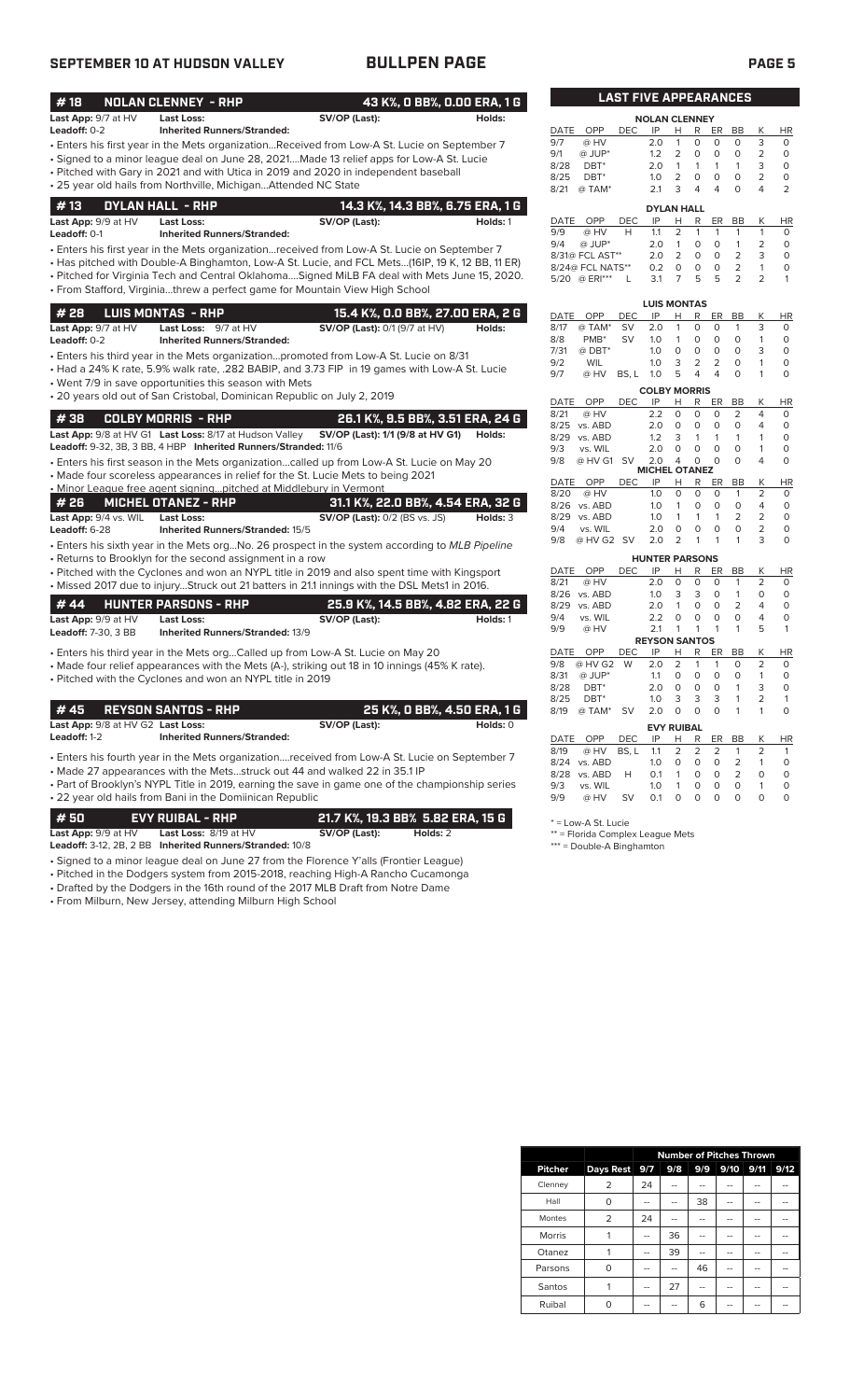| INDIVIDUAL PITCHING HIGHS                                                     |
|-------------------------------------------------------------------------------|
|                                                                               |
|                                                                               |
| Most Home Runs Allowed, Game 4 (3x, Garrison Bryant, 9/8 at Hudson Valley G2) |
|                                                                               |
|                                                                               |
|                                                                               |
|                                                                               |
|                                                                               |
|                                                                               |
|                                                                               |
|                                                                               |
|                                                                               |

| <b>TEAM PITCHING HIGHS</b>                                               |  |
|--------------------------------------------------------------------------|--|
|                                                                          |  |
|                                                                          |  |
|                                                                          |  |
|                                                                          |  |
|                                                                          |  |
| Most Consecutive Scoreless Innings 13 (6/22-6/23 vs. Jersey Shore)       |  |
|                                                                          |  |
|                                                                          |  |
|                                                                          |  |
|                                                                          |  |
|                                                                          |  |
|                                                                          |  |
| Most Walks Allowed, Extra Innings 6 (6/23 vs. Jersey Shore - 10 innings) |  |
|                                                                          |  |
|                                                                          |  |
| Most Pitchers Used, Extra Innings5 (5/23 vs. Hudson Valley - 12 innings) |  |

|                                                                                    | <b>TEAM MISCELLANEOUS</b> |
|------------------------------------------------------------------------------------|---------------------------|
|                                                                                    |                           |
| Longest Game, Time, Extra-Inning Game3:30 (6/23 vs. Jersey Shore - 10 innings)     |                           |
| Shortest Game, Time Nine-Inning Game.  2:20 (2x, 5/18 vs. HV & 8/14 at Wilmington) |                           |
|                                                                                    |                           |
|                                                                                    |                           |
|                                                                                    |                           |
|                                                                                    |                           |
|                                                                                    |                           |
|                                                                                    |                           |
|                                                                                    |                           |
|                                                                                    |                           |
|                                                                                    |                           |
|                                                                                    |                           |
| OUTFIELD ASSISTS [12]                                                              | RECORD BREAKDOWN          |

Tied After 6...

| OUTFIELD ASSISTS [12] |       |                                        |  |  |  |  |  |  |
|-----------------------|-------|----------------------------------------|--|--|--|--|--|--|
| NAME                  | TOTAL | (LAST)                                 |  |  |  |  |  |  |
| Duplantis             | 6     | 8/20 at HV<br>$\overline{\phantom{a}}$ |  |  |  |  |  |  |

| Ashford | 3 | 7/23 vs. WIL |
|---------|---|--------------|
| Molina  |   | 5/21 vs. HV  |
| Winaker |   | 5/6 at ASH   |
| Bohanek |   | 7/6 at HV    |
|         |   |              |

Bohane

| <b>UNIFORM RECORDS</b>    |              |
|---------------------------|--------------|
| Home White                | $11 - 5$     |
| <b>Road Grav</b>          | 18-32        |
| <b>Championship Gold</b>  | $10-14$      |
| <b>Coney Island</b>       | $1 - 4$      |
| Los Jefes                 | $1 - \Omega$ |
| <b>Black Mets Jerseys</b> | $2-1$        |

| Non Quality Start  34-58      |  |
|-------------------------------|--|
|                               |  |
|                               |  |
|                               |  |
| Score 4 or More Runs40-20     |  |
|                               |  |
| Hit 2+ Home Runs  20-6        |  |
| Do Not Allow a Home Run 24-21 |  |
| Hit More Home Runs  26-12     |  |
| Opponent Hits More HRs4-25    |  |
|                               |  |
|                               |  |
|                               |  |
|                               |  |
|                               |  |
|                               |  |
|                               |  |
|                               |  |
| Opponent Scores First 14-42   |  |
|                               |  |
|                               |  |
|                               |  |
|                               |  |
|                               |  |
| First Game of Series  10-9    |  |
| Rubber Game of Series 1-0     |  |
|                               |  |
|                               |  |
|                               |  |
|                               |  |
|                               |  |
|                               |  |
|                               |  |

Leading After 6........................................34-4

### **MISC. WINS**

| Come from Behind Wins 17 (9/8 at HV G1) |
|-----------------------------------------|
| Wins in Last At-Bat7 (8/27 vs. ABD)     |
| Walk-off Wins 4 (8/8 vs. WIL)           |

### **SEPTEMBER 10 AT HUDSON VALLEY HIGH/LOW & CHARTS PAGE 6**

| INDIVIDUAL BATTING HIGHS                                                      |
|-------------------------------------------------------------------------------|
|                                                                               |
|                                                                               |
|                                                                               |
|                                                                               |
|                                                                               |
|                                                                               |
| Home Runs, Consecutive Games Three games (2x, last: Luke Ritter, 6/18-6/21)   |
|                                                                               |
|                                                                               |
|                                                                               |
|                                                                               |
|                                                                               |
| Most Strikeouts, Game4 (18x, Jaylen Palmer & Joe Suozzi, 9/9 at Hudson Valley |
|                                                                               |
| Most Extra-Base Hits, Game3 (4x, Cody Bohanek, 9/9 at Hudson Valley)          |
| Most Stolen Bases, Game 2 (Ronny Mauricio, 6/27 vs. Jersey Shore)             |
| <b>TEAM BATTING HIGHS</b>                                                     |
|                                                                               |
|                                                                               |
|                                                                               |
|                                                                               |
|                                                                               |
|                                                                               |
|                                                                               |
|                                                                               |
|                                                                               |
|                                                                               |
|                                                                               |
|                                                                               |
|                                                                               |
|                                                                               |
|                                                                               |
|                                                                               |
|                                                                               |
|                                                                               |

LOB, Nine Innings .......................................................................................... 13 (5/5 at Asheville) LOB, Extra Innings........................................................13 (6/23 vs. Jersey Shore - 10 innings) Most Double Plays Hit into, Game........................3 (5x, 7/7 at Hudson Valley - 10 innings)

### **FIELDING**

Most Errors, Team, Game...............................................................................6 (5/7 at Asheville) Most Errors, Individual, Game....... 2 (7x, last: Ronny Mauricio, 7/30 at Jersey Shore G2) Most Double Plays Turned, Nine-Inning Game.............................3 (2x 8/27 vs. Aberdeen) Consecutive Errorless Games, Team...

### **STARTERS BY POSITION**

**C-** Alvarez (45), Mena (23), Uriarte (19), Senger (9), Gaddis (8), Campos (3)

**1B-** Genord (49), Vasquez (34), Ritter (11), Bohanek (10), Winaker (2), Martinez (1), Reyes (1)

**2B-** Ritter (49), Gonzalez (37), Walters (12), Fermin (4), Peroza (2), Tiberi (1), Struble (1), McNeil (1), Bohanek (1)

**3B-** Baty (41), Peroza (23), Bohanek (22), Tiberi (7), Fermin (7), Gonzalez (4), Gaddis (1), Palmer (1)

**SS-** Mauricio (86), Bohanek (8), Gonzalez (7), Walters (4), Fermin (3)

**LF-** Duplantis (48), Ashford (15), Tiberi (12), Suozzi (11), Vasquez (7), Bohanek (5), Baty (3), Murphy (2), Palmer (2), Winaker (1), Kleszcz (1), Struble (1)

**CF-** Duplantis (48), Hernandez (23), Palmer (19), Mangum (8), Hernandez (8), Molina (6), Ota (2), Murphy (2), Ashford (1)

**RF-** Ashford (40), Struble (15), Molina (10), Murphy (8), Palmer (7), Kleszcz (6), Bohanek (5), Winaker (4), Hernandez (4), Suozzi (4), Martinez (3), Ota (1)

**DH-** Alvarez (31), Mauricio (12), Genord (8), Vasquez (8), Baty (7), Gaddis (6), Peroza (4), Ritter (4), Gonzalez (3), Ashford (3), Bohanek (3), Tiberi (3), Hernandez (3), Senger (2), Mena (2), Walters (2), Fermin (2), Titus (2), Mangum (1), Struble (1), Suozzi (1)

### **STARTERS BY BATTING ORDER**

**1st -** Duplantis (87), Bohanek (7), Palmer (4), Struble (3), Tiberi (2), Mangum (2), Ashford (1), McNeil (1)

**2nd -** Palmer (24), Bohanek (19), Fermin (15), Mauricio (11), Duplantis (8), Ashford (6), Gonzalez (6), Mangum (5), Winaker (4), Tiberi (3), Struble (3), Walters (2), Alvarez (2), Ritter (1)

**3rd -** Mauricio (88), Baty (15), Alvarez (3), Martinez (1)

**4th-** Alvarez (44), Baty (37), Ritter (9), Vasquez (9), Peroza (4), Genord (2), Martinez (2) **5th-** Vasquez (28), Alvarez (26), Ritter (20), Peroza (8), Bohanek (5), Genord (5), Senger (4), Ashford (4), Gonzalez (3), Ota (2), Fermin (1), Hernandez (1),

**6th-** Ritter (23), Genord (18), Ashford (14), Gonzalez (13), Peroza (12), Bohanek (7), Hernandez (3), Senger (3), Mena (2), Winaker (2), Kleszcz (2), Vasquez (1), Fermin (1), Ota (1), Suozzi (1) Tiberi (1), Uriarte (1), Reyes (1)

**7th-** Genord (24), Ashford (18), Gonzalez (15), Ritter (9), Tiberi (5), Vasquez (4), Bohanek (4), Peroza (3), Ashford (3), Gaddis (3), Senger (3), Uriarte (3), Hernandez (2), Kleszcz (2), Walters (2), Mena (2), Murphy (2), Suozzi (1), Winaker (1), Campos (1)

**8th-** Tiberi (11), Ashford (11), Hernandez (10), Gonzalez (9), Genord (9), Uriarte (8), Mena (8), Gaddis (8), Vasquez (6), Walters (6), Murphy (6), Bohanek (3), Suozzi (3), Kleszcz (2), Ritter (1), Peroza (1), Senger (1), Molina (1), Struble (1), Titus (1), Campos (1)

**9th-** Molina (16), Hernandez (14), Mena (12), Suozzi (11), Bohanek (10), Struble (8), Walters (7), Uriarte (7), Gaddis (6), Gonzalez (4), Murphy (3), Mangum (2), Kleszcz (2), Campos (1), Tiberi  $(1)$ , Titus

| 11, 110311               |                |    |                          |            |    |                |    |              |    |                   |                   |  |  |
|--------------------------|----------------|----|--------------------------|------------|----|----------------|----|--------------|----|-------------------|-------------------|--|--|
| <b>CATCHERS STEALING</b> |                |    | <b>MULTI-RUN INNINGS</b> |            |    |                |    |              |    |                   |                   |  |  |
| <b>Name</b>              | CS             |    | <b>ATT</b>               | <b>PCT</b> |    | <b>Runs</b>    |    | <b>Times</b> |    | Last              |                   |  |  |
| Alvarez                  | 17             |    | 67                       | 25%        |    |                |    |              |    | 8th, 8/18 at HV   |                   |  |  |
| Gaddis                   | $\Omega$       |    | 4                        | 0%         |    | 6              |    | 3            |    | 4th, 8/10 at WIL  |                   |  |  |
| Mena                     | 4              |    | 33                       | 12%        |    | 5              |    | 10           |    | 3rd, 9/8 at HV G2 |                   |  |  |
| Senger                   | $\overline{2}$ |    | 10                       | 20%        |    | 4              |    | 11           |    |                   | 2nd, 9/7 at HV    |  |  |
| Uriarte                  | 11             |    | 31                       | 35%        |    | 3              |    | 37           |    |                   | 3rd, 9/9 at HV    |  |  |
| Team                     | 34             |    | 150                      | 23%        |    | $\overline{2}$ |    | 58           |    |                   | 7th, 9/8 at HV G2 |  |  |
|                          | 1              | 2  | з                        | 4          | 5  | 6              | 77 | 8            | 9  | $10+$             | <b>TOTALS</b>     |  |  |
| <b>OPPONENTS</b>         | 65             | 67 | 79                       | 58         | 49 | 63             | 46 | 58           | 35 | 6                 | 505               |  |  |
| <b>BKLYN</b>             | 52             | 48 | 55                       | 57         | 46 | 60             | 60 | 71           | 24 | 6                 | 467               |  |  |

# **Name Umpire Date** Joe GenordDylan Bradley 7/9 at HV **EJECTIONS**

Ed Blankmeyer Joe Belangia 7/11 at HV Ed BlankmeyerRay Valero 8/20 at HV<br>Ronny MauricioRay Valero 8/20 at HV Ronny MauricioRay Valero

| .                                |          |
|----------------------------------|----------|
| ie from Behind Wins 17 (9/8 at I |          |
| : in I ast Δt-Rat                | 7(8/27)y |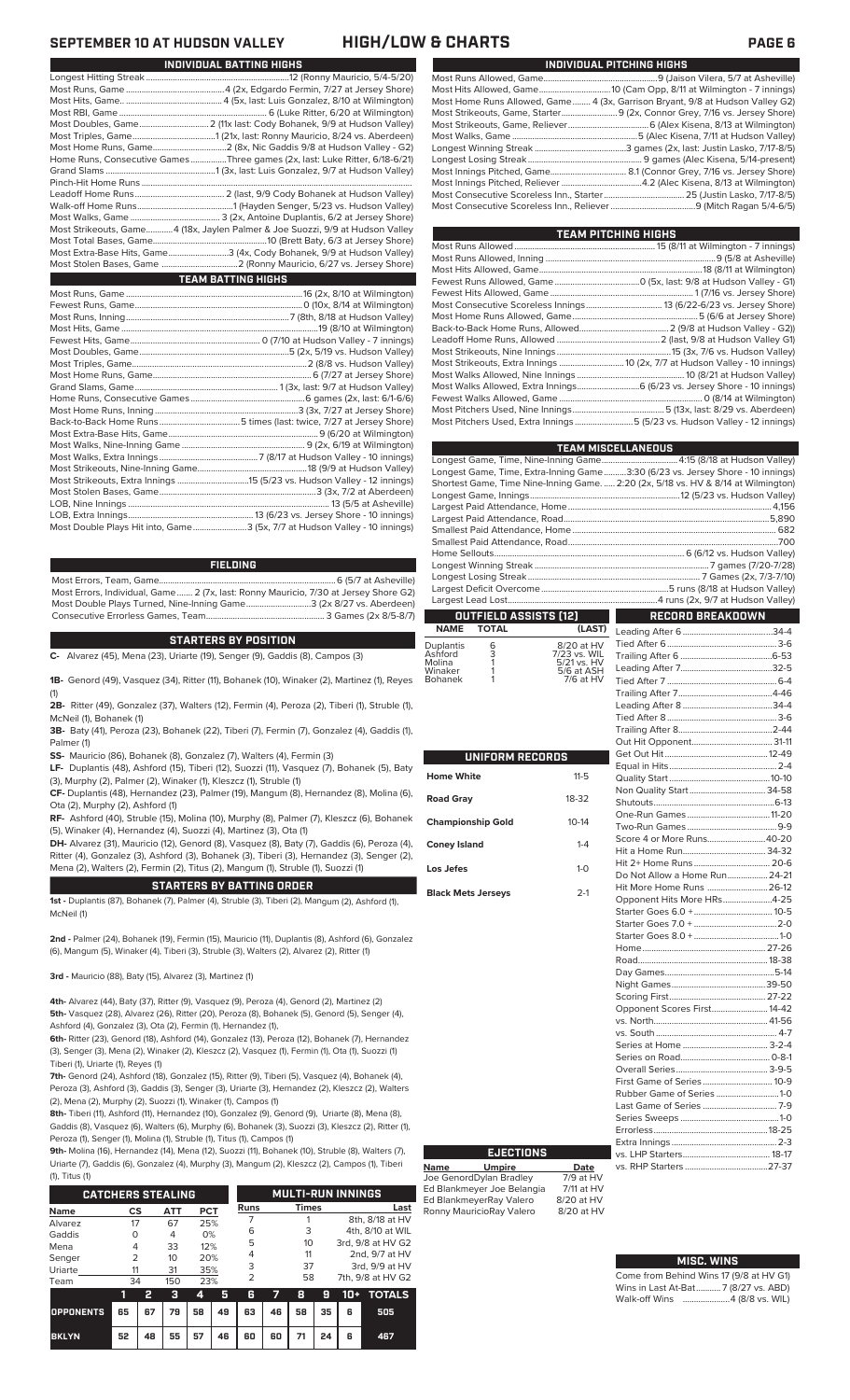# **SEPTEMBER 10 AT HUDSON VALLEY GAME BY GAME RESULTS PAGE 7**

|              | <b>GAME-BY-GAME RESULTS</b> |                                              |                |                      |                    |                   |                    |                                                                                                   |                                                   |                         |              |                   |
|--------------|-----------------------------|----------------------------------------------|----------------|----------------------|--------------------|-------------------|--------------------|---------------------------------------------------------------------------------------------------|---------------------------------------------------|-------------------------|--------------|-------------------|
| <b>DATE</b>  | GM#                         | <b>OPPONENT</b>                              | W-L/TIME SCORE |                      | <b>RECORD</b>      | POSITION          | GA/GB              | <b>WINNING PITCHER</b>                                                                            | <b>LOSING PITCHER</b>                             | <b>SAVE</b>             | <b>TIME</b>  | <b>ATTENDANCE</b> |
| 5/4          | $\mathbf{1}$                | at Asheville                                 | W              | $8 - 2$              | $1 - 0$            | T <sub>1st</sub>  | $+1$               | Josh Walker (1-0)                                                                                 | Blair Henley (0-1)                                |                         | 3:16         | 1,200             |
| 5/5          | $\overline{2}$              | at Asheville                                 | L              | $6-1$                | $1 - 1$            | T <sub>2</sub> nd | $-1$               | Chandler Casey (1-0)                                                                              | Jose Butto (1-0)                                  |                         | 3:26         | 1,200             |
| 5/6          | 3                           | at Asheville                                 | L              | $11 - 4$             | $1 - 2$            | T3rd              | $-2$               | Matt Ruppenthal (1-0)                                                                             | Oscar Rojas (0-1)                                 |                         | 3:10         | 1,200             |
| 5/7          | 4                           | at Asheville                                 | L              | $13 - 7$             | $1 - 3$            | T3rd              | -3                 | R.J. Freure (1-0)                                                                                 | Jaison Vilera (0-1)                               |                         | 3:44         | 1,200             |
| 5/8          | 5                           | at Asheville                                 | W              | $16-12$              | $2 - 3$            | T3rd              | -3                 | Alec Kisena (1-0)                                                                                 | Juan Pablo Lopez (1-0)                            |                         | 3:52         | 1,200             |
| 5/9          |                             | at Asheville                                 |                |                      |                    |                   |                    | Cancelled due to non-COVID-related illness                                                        |                                                   |                         |              |                   |
| 5/10         |                             | OFF DAY                                      |                |                      |                    |                   |                    |                                                                                                   |                                                   |                         |              |                   |
| 5/11         | 6<br>7                      | at Greenville                                | W<br>W         | $6-1$<br>$3-2$       | $3 - 3$<br>$4 - 3$ | 2nd<br>2nd        | $-2.5$             | Josh Walker (2-0)                                                                                 | Jay Groome (0-2)<br>Yusniel Padron-Artilles (0-2) |                         | 3:00<br>3:14 | 1,995             |
| 5/12<br>5/13 | 8                           | at Greenville<br>at Greenville               | L              | $8 - 2$              | $4 - 4$            | 2nd               | $-1.5$<br>$-2.5$   | Brian Metoyer (1-0)<br>Chris Murphy (1-1)                                                         | Oscar Rojas (0-2)                                 | Mitch Ragan (1)         | 3:21         | 1,819<br>2,485    |
| 5/14         | 9                           | at Greenville                                | L              | $5-1$                | $4 - 5$            | 4th               | $-2.5$             | Brayan Bello (2-0)                                                                                | Alec Kisena (1-1)                                 |                         | 2:54         | 2,732             |
| 5/15         | 10                          | at Greenville                                | L              | $8 - 4$              | $4-6$              | 4th               | $-3.5$             | Yorvin Pantoja (1-0)                                                                              | Brian Metoyer (1-1)                               |                         | 2:52         | 2,883             |
| 5/16         | 11                          | at Greenville                                | L              | $10-9$               | $4 - 7$            | 4th               | $-3.5$             | Jake Wallace (1-0)                                                                                | Eric Orze (0-1)                                   |                         | 3:09         | 2,818             |
| 5/17         |                             | OFF DAY                                      |                |                      |                    |                   |                    |                                                                                                   |                                                   |                         |              |                   |
| 5/18         | 12                          | <b>Hudson Valley</b>                         | L              | $4-3$                | $4 - 8$            | 5th               | $-4.5$             | Zach Greene (1-1)                                                                                 | Andrew Edwards (0-1)                              |                         | 2:29         | 1,315             |
| 5/19         | 13                          | <b>Hudson Valley</b>                         | W              | $14-0$               | $5-8$              | 5th               | $-3.5$             | Allan Winans (1-0)                                                                                | Jhony Brito (0-1)                                 |                         | 3:01         | 810               |
| 5/20         | 14                          | <b>Hudson Valley</b>                         | L              | $6-1$                | $5-9$              | 5th               | $-3.5$             | Luis Medina (2-0)                                                                                 | Jaison Vilera (0-2)                               |                         | 2:42         | 682               |
| 5/21         | 15                          | <b>Hudson Valley</b>                         | W              | 4-1                  | $6-9$              | 5th               | $-3.5$             | Josh Walker (3-0)                                                                                 | Josh Maciejewski (2-1)                            | Eric Orze (1)           | 2:33         | 998               |
| 5/22         | 16                          | <b>Hudson Valley</b>                         | г              | $5-3$                | $6-10$             | 5th               | $-4.5$             | Ken Waldichuk (1-0)                                                                               | Cam Opp (0-1)                                     |                         | 3:14         | 1,624             |
| 5/23         | 17                          | <b>Hudson Valley</b>                         | W              | $6-5(12)$            | $7-10$             | 5th               | $-3.5$             | Josh Hejka (1-0)                                                                                  | Zach Greene (1-2)                                 |                         | 3:24         | 1,261             |
| 5/24         |                             | OFF DAY                                      |                |                      |                    |                   |                    |                                                                                                   |                                                   |                         |              |                   |
| 5/25         | 18                          | Aberdeen                                     | L              | $8-1$                | $7 - 11$           | 5th               | $-4.5$             | Drew Rom (2-0)                                                                                    | Oscar Rojas (0-3)                                 |                         | 2:52         | 861               |
| 5/26         | 19                          | Aberdeen                                     |                |                      |                    |                   |                    | 5/26 game postponed due to rain, makeup scheduled for doubleheader 5/27                           |                                                   |                         |              |                   |
| 5/27         | 19                          | Aberdeen                                     | г              | $6-2(7)$             | $7-12$             | 5th               | $-5.5$             | Grayson Rodriguez (3-0)                                                                           | Jaison Vilera (0-3)                               |                         | 2:14         |                   |
| 5/28         | 20<br>21                    | Aberdeen<br>Aberdeen                         | L              | $10-1(7)$            | $7-13$             | 5th               | $-6.5$             | Morgan McSweeney (2-0)<br>5/28 game postponed due to rain, makeup scheduled for doubleheader 8/25 | Cam Opp (0-2)                                     |                         | 2:37         | 926               |
| 5/29         | 21                          | Aberdeen                                     | г              | $4-1$                | $7-14$             | 5th               | $-7.5$             | <b>Garrett Stallings (3-1)</b>                                                                    | Alec Kisena (1-2)                                 | Connor Gillispie (1)    | 2:52         | 1,509             |
| 5/30         | 22                          | Aberdeen                                     |                |                      |                    |                   |                    | 5/30 game posted to a later date to be determined                                                 |                                                   |                         |              |                   |
| 5/31         |                             | OFF DAY                                      |                |                      |                    |                   |                    |                                                                                                   |                                                   |                         |              |                   |
|              |                             |                                              |                |                      |                    |                   |                    | MAY [7-14]                                                                                        |                                                   |                         |              |                   |
| 6/1          | 22                          | at Jersey Shore                              | W              | $11-5$               | $8-14$             | T4th              | $-7.5$             | Jose Butto (1-1)                                                                                  | Josh Hendrickson (0-1)                            |                         | 3:03         | 2,077             |
| 6/2          | 23                          | at Jersey Shore                              | L              | $4-1$                | $8 - 15$           | 5th               | $-8.5$             | Carlo Reyes (1-0)                                                                                 | Justin Lasko (0-1)                                | Blake Brown (1)         | 2:44         | 1,591             |
| 6/3          | 24                          | at Jersey Shore                              | W              | $6 - 4$              | $9 - 15$           | 4th               | $-8.5$             | Bryce Montes de Oca (1-0)                                                                         | Jack Perkins (0-1)                                | Brian Metoyer (1)       | 3:15         | 1,473             |
| 6/4          | 25                          | at Jersey Shore                              | L              | $5-4(7)$             | $9-16$             | 5th               | $-9.0$             | Aneurys Zabala (2-2)                                                                              | Allan Winans (1-1)                                |                         | 2:12         | 2,399             |
| 6/5          | 26                          | at Jersey Shore                              | L              | $5 - 4$              | $9-17$             | 5th               | $-9.0$             | Mike Adams (1-1)                                                                                  | Mitch Ragan (0-1)                                 |                         | 2:36         | 2,122             |
| 6/6          | 27                          | at Jersey Shore                              |                | $11-6$               | $9-18$             | 5th               | $-9.5$             | Nick Lackney (1-0)                                                                                | Jose Butto (1-2)                                  |                         | 3:31         | 2,041             |
| 6/7          |                             | OFF DAY                                      |                |                      |                    |                   |                    |                                                                                                   |                                                   |                         |              |                   |
| 6/9          | 28                          | <b>Hudson Valley</b>                         | L              | $3-2(7)$             | $9-19$             | 5th               | $-10.5$            | Tanner Myatt (1-0)                                                                                | Justin Lasko (0-2)                                | Justin Wilson (1)       | 2:22         |                   |
|              | 29                          | <b>Hudson Valley</b>                         | W              | $5-3(7)$             | 10-19              | 5th               | $-9.5$             | Eric Orze (1-1)                                                                                   | Luis Medina (2-1)                                 | Bryce Montes de Oca (1) | 2:02         | 1,211             |
| 6/10         | 30                          | <b>Hudson Valley</b>                         | г              | $1-0$                | 10-20              | 5th               | $-9.5$             | <b>Barrett Loseke (2-1)</b>                                                                       | Cam Opp (0-3)                                     | Zach Greene (1)         | 2:37         | 1,396             |
| 6/11<br>6/12 | 31<br>32                    | <b>Hudson Valley</b><br><b>Hudson Valley</b> | г<br>г         | $8-0$<br>$5-4$       | $10 - 21$<br>10-22 | 5th<br>5th        | $-9.5$<br>$-9.5$   | Ken Waldichuk (2-0)<br><b>Nelson Alvarez (2-0)</b>                                                | Jaison Vilera (0-4)<br>Bryce Montes de Oca (1-1)  | Justin Wilson (2)       | 3:06<br>3:22 | 1,597<br>2,194    |
| 6/13         | 33                          | <b>Hudson Valley</b>                         | г              | 5-0                  | $10 - 23$          | 5th               | $-9.5$             | Hayden Wesneski (1-1)                                                                             | Allan Winans (1-2)                                |                         | 2:50         | 1,749             |
| 6/14         |                             | OFF DAY                                      |                |                      |                    |                   |                    |                                                                                                   |                                                   |                         |              |                   |
| 6/15         | 34                          | at Wilmington                                | W              | $3-1$                | $11 - 23$          | 5th               | $-8.5$             | Brian Metoyer (2-1)                                                                               | Zach Brzykcy (2-1)                                | Andrew Edwards (1)      | 2:21         | 1,188             |
| 6/16         | 35                          | at Wilmington                                | L              | $5 - 2$              | $11 - 24$          | 5th               | $-9.5$             | Amos Willingham (1-0)                                                                             | Eric Orze (1-2)                                   | Reid Schaller (3)       | 2:51         | 700               |
| 6/17         | 36                          | at Wilmington                                | L              | $8 - 4$              | $11 - 25$          | 5th               | $-10.5$            | Joan Adon (3-1)                                                                                   | Alec Kisena (1-3)                                 |                         | 2:54         | 1,009             |
| 6/18         | 37                          | at Wilmington                                | W              | $7-5$                | 12-25              | 5th               | $-10$              | Mitch Ragan (1-1)                                                                                 | Reid Schaller (1-1)                               |                         | 2:52         | 2,565             |
| 6/19         | 38                          | at Wilmington                                | L              | $9 - 8$              | 12-26              | 5th               | $-11$              | Christian Vann (2-0)                                                                              | Andrew Edwards (0-2)                              |                         | 3:26         | 1,899             |
| 6/20         | 39                          | at Wilmington                                | W              | $13-1$               | 13-26              | 5th               | $-11$              | Justin Lasko (1-2)                                                                                | Alfonso Hernanndez (0-1)                          |                         | 2:44         | 2,722             |
| 6/21         |                             | OFF DAY                                      |                |                      |                    |                   |                    |                                                                                                   |                                                   |                         |              |                   |
| 6/22         | 40                          | <b>Jersey Shore</b>                          | г              | $7-5$                | 13-27              | 5th               | $-12$              | Manuel Silva (1-0)                                                                                | Jaison Vilera (0-5)                               | Aneurys Zabala (3)      | 3:01         | 2,307             |
| 6/23         | 41                          | <b>Jersey Shore</b>                          | W              | 3-2 (10)             | 14-27              | 5th               | $-12$              | Mitch Ragan (2-1)                                                                                 | Andrew Brown (2-2)                                |                         | 3:30         | 1,595             |
| 6/24         | 42                          | <b>Jersey Shore</b>                          | г              | $3-0$                | 14-28              | 5th               | $-13$              | Kevin Gowdy (2-3)                                                                                 | Jose Butto (1-3)                                  | Blake Brown (2)         | 2:52         | 1,906             |
| 6/25         | 43                          | <b>Jersey Shore</b>                          | W              | $7-2$                | 15-28              | 5th               | $-13$              | Cam Opp (1-3)                                                                                     | Jonathan Hughes (2-3)                             |                         | 2:44         | 2,194             |
| 6/26         | 44                          | <b>Jersey Shore</b>                          | W              | $8-5$<br>$3-0$       | 16-28              | 5th               | $-13$<br>$-13$     | <b>Michel Otanez (1-0)</b>                                                                        | Mark Potter (0-2)                                 |                         | 3:13         | 2,363             |
| 6/27<br>6/28 | 45                          | <b>Jersey Shore</b><br>OFF DAY               | г              |                      | 16-29              | 5th               |                    | Dominic Pipkin (2-0)                                                                              | Justin Lasko (1-3)                                | Blake Brown (3)         | 2:43         | 2,253             |
| 6/29         | 46                          | at Aberdeen                                  | L              | $7-3$                | 16-30              | 5th               | $-14$              | Garrett Stallings (4-3)                                                                           | Alec Kisena (1-4)                                 | Garrett Farmer (4)      | 2:40         | 1,347             |
| 6/30         | 47                          | at Aberdeen                                  | L              | $2-1(7)$             | 16-31              | 5th               | $-14.5$            | Clayton McGinness (1-1)                                                                           | Jose Butto (1-4)                                  | Logan Gillaspie (1)     | 1:53         |                   |
|              | 48                          | at Aberdeen                                  | W              | $7-6(7)$             | 17-31              | 5th               | $-14.5$            | Jaison Vilera (1-5)                                                                               | Kade Strowd (0-2)                                 | Mitch Ragan (2)         | 2:31         | 2,405             |
|              |                             |                                              |                |                      |                    |                   |                    | <b>JUNE (10-17)</b>                                                                               |                                                   |                         |              |                   |
| 7/1          | 49                          | at Aberdeen                                  | L              | $2-0(6)$             | 17-32              | 5th               | $-15$              | Drew Rom (5-0)                                                                                    | Cam (1-4)                                         |                         | 1:50         | 1,077             |
| 7/2          | 50                          | at Aberdeen                                  | W              | $6 - 5$              | 18-32              | 5th               | $-14$              | Colby Morris (1-0)                                                                                | Connor Gillispie (4-4)                            | Bryce Montes de Oca (2) | 3:56         | 2,004             |
| 7/3          | 51                          | at Aberdeen                                  | L              | 4-3                  | 18-33              | 5th               | $-14.5$            | Xavier Moore (1-0)                                                                                | Mitch Ragan (2-2)                                 |                         | 3:00         | 4,668             |
| 7/4          | 52                          | at Aberdeen                                  | L              | $7 - 2$              | 18-34              | 5th               | $-15.5$            | Garrett Stallings (5-3)                                                                           | Alec Kisena (1-5)                                 |                         | 2:31         | 3,001             |
| 7/5          |                             | OFF DAY                                      |                |                      |                    |                   |                    |                                                                                                   |                                                   |                         |              |                   |
| 7/6          | 53                          | at Hudson Valley                             | L              | $9 - 7$              | 18-35              | 5th               | $-16.5$            | Charlie Ruegger (4-4)                                                                             | Bryce Montes de Oca (1-2)                         | Derek Craft (2)         | 3:15         | 1,687             |
| 7/7          | 54                          | at Hudson Valley                             | L              | $3-2(10)$            | 18-36              | 5th               | $-17.5$            | Barrett Loseke (3-1)                                                                              | Josh Hejka (1-1)                                  |                         | 2:55         | 2,688             |
| 7/8          | 55                          | at Hudson Valley                             | 7:05 p.m.      |                      |                    |                   |                    | Game postponed due to rain, doubleheader scheduled for 7/10                                       |                                                   |                         |              |                   |
| 7/9<br>7/10  | 55                          | at Hudson Valley                             | L              | $6 - 4$              | 18-37              | 5th               | $-18.5$<br>$-19.5$ | Jhony Brito (3-3)                                                                                 | Cam Opp (1-5)                                     |                         | 3:06         | 3,896             |
|              | 56<br>57                    | at Hudson Valley<br>at Hudson Valley         | L<br>L         | $7-1(7)$<br>$5-0(7)$ | 18-38<br>18-39     | 5th<br>5th        | $-20.5$            | Mitch Spence (3-1)<br>Nick Ernst (4-0)                                                            | Connor Grey (0-1)<br>Justin Lasko (1-4)           |                         | 2:22<br>2:03 | 3,111             |

7/11 58 at Hudson Valley W 10-3 19-39 5th -19.5 Josh Hejka (2-1) Shawn Semple (3-1) 3:20 2,892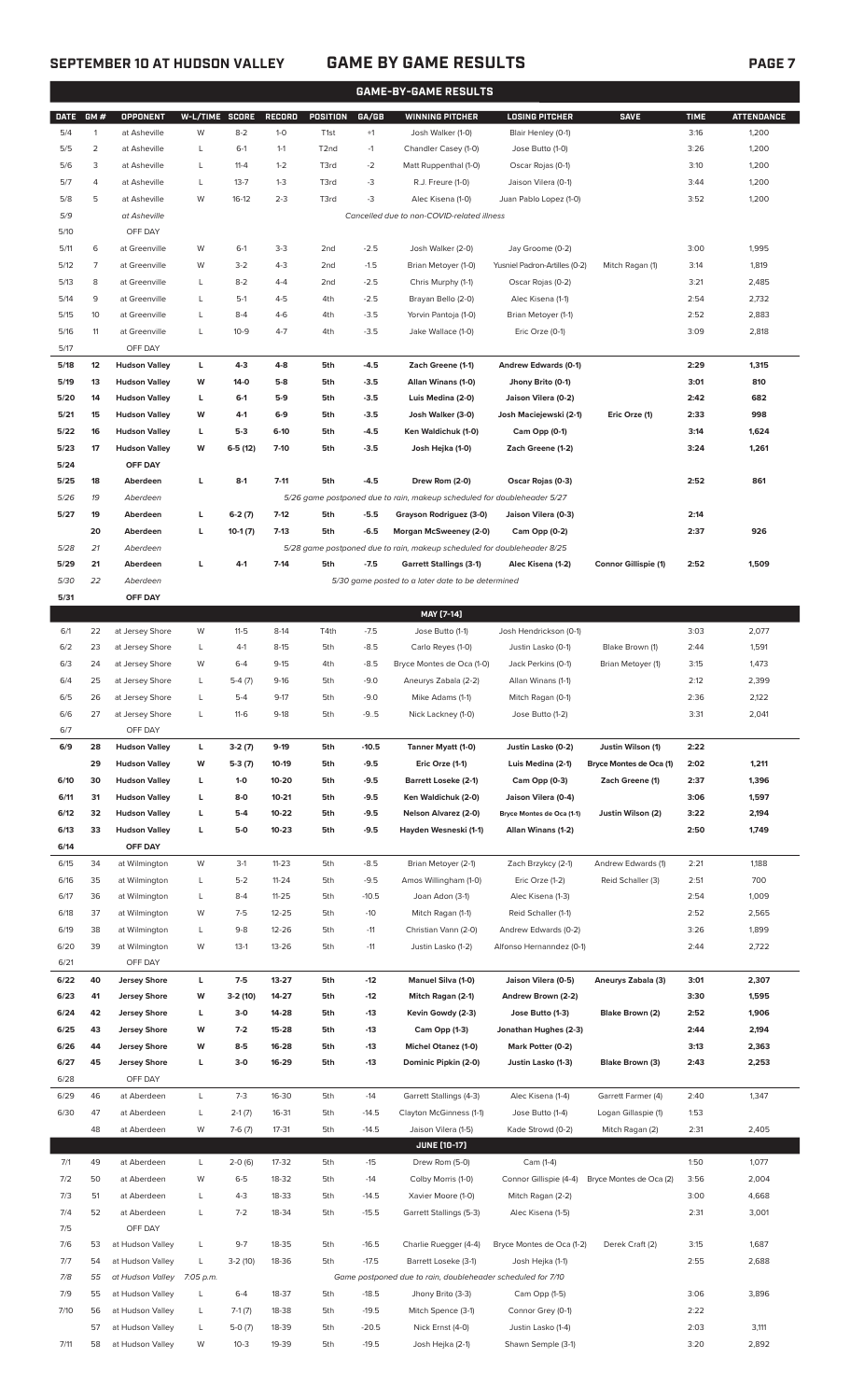# **SEPTEMBER 10 AT HUDSON VALLEY GAME-BY-GAME PAGE 8**

| DATE<br>7/12 | GM#                                                   | OPPONENT<br>OFF DAY  | W-L/TIME SCORE |           | RECORD | POSITION | GA/GB   | <b>WINNING PITCHER</b>                                      | <b>LOSING PITCHER</b>        | <b>SAVE</b>                | <b>TIME</b> | <b>ATTENDANCE</b> |
|--------------|-------------------------------------------------------|----------------------|----------------|-----------|--------|----------|---------|-------------------------------------------------------------|------------------------------|----------------------------|-------------|-------------------|
| 7/13         | 59                                                    | <b>Jersey Shore</b>  | W              | $1-0$     | 20-39  | 5th      | $-19.5$ | Michel Otanez (2-0)                                         | Blake Brown (0-1)            |                            | 2:34        | 2,681             |
|              | 60                                                    |                      | г              | $3-2$     | 20-40  | 5th      | $-19.5$ |                                                             |                              |                            | 3:13        | 1,898             |
| 7/14         |                                                       | Jersey Shore         |                |           |        |          |         | Carlo Reyes (2-1)                                           | Andrew Edwards (0-3)         |                            |             |                   |
| 7/15         | 61                                                    | <b>Jersey Shore</b>  | г              | $13 - 3$  | 20-41  | 5th      | $-19$   | Dominic Popkin (4-1)                                        | Cam Opp (1-6)                | Aiden Anderson (2)         | 3:24        | 1,595             |
| 7/16         | 62                                                    | <b>Jersey Shore</b>  | W              | $6-1$     | 21-41  | 5th      | $-19$   | Connor Grey (1-1)                                           | Tom Sutera (0-1)             |                            | 2:50        | 1,949             |
| 7/17         | 63                                                    | <b>Jersey Shore</b>  | W              | $6 - 1$   | 22-41  | 5th      | $-19$   | Justin Lasko (2-4)                                          | Kevin Gowdy (3-5)            |                            | 2:56        | 2,422             |
| 7/18         | 64                                                    | <b>Jersey Shore</b>  | г              | $7-1$     | 22-42  | 5th      | $-20$   | Carlo Reyes (3-1)                                           | Alec Kisena (1-6)            | Tyler Burch (3)            | 2:52        | 1,570             |
| 7/19         |                                                       | OFF DAY              |                |           |        |          |         |                                                             |                              |                            |             |                   |
| 7/20         | 65                                                    | Wilmington           | W              | 8-6       | 23-42  | 5th      | $-20$   | Jaison Vilera (2-5)                                         | Evan Lee (1-3)               | Hejka                      | 3:18        | 1,086             |
| 7/21         | 66                                                    | Wilmington           | W              | $5-3$     | 24-42  | 5th      | $-20$   | <b>Willy Taveras (1-0)</b>                                  | Kyle Hinton (0-1)            | Bryce Montes de Oca (3)    | 2:53        | 1,456             |
| 7/22         | 67                                                    | Wilmington           | W              | $10 - 2$  | 25-42  | 5th      | $-20$   | Justin Lasko (3-4)                                          | Alex Troop (4-4)             |                            | 3:00        | 3,430             |
| 7/23         | 68                                                    | Wilmington           | W              | $5-4$     | 26-42  | 5th      | $-19$   | J.T. Ginn (1-0)                                             | <b>Mitchell Parker (0-1)</b> |                            |             |                   |
| 7/24         | 69                                                    | Wilmington           | W              | $8-3$     | 27-42  | 5th      | $-18$   | Mitch Ragan (1-0)                                           | Joan Udon (3-4)              |                            | 3:12        | 2,924             |
| 7/25         | 70                                                    |                      | W              | $5-4$     | 28-42  | 5th      | $-18$   | <b>Willy Taveras (2-0)</b>                                  |                              |                            | 3:12        | 1,703             |
|              |                                                       | Wilmington           |                |           |        |          |         |                                                             | Kyle Hinton (0-2)            |                            |             |                   |
| 7/26         |                                                       | OFF DAY              |                |           |        |          |         |                                                             |                              |                            |             |                   |
| 7/27         | 71                                                    | at Jersey Shore      | W              | $14 - 5$  | 29-42  | 5th      | $-17$   | Hunter Parsons (1-0)                                        | Jonathan Hughes (3-5)        |                            | 3:04        | 3,270             |
| 7/28         | 72                                                    | at Jersey Shore      | L              | $3-1$     | 29-43  | 5th      | $-17$   | Jhordany Mezquita (2-5)                                     | Cam Opp (1-7)                | Tyler Burch (4)            | 3:04        | 2,590             |
| 7/29         | 73                                                    | at Jersey Shore      |                |           |        |          |         | Game postponed due to rain, doubleheader scheduled for 7/30 |                              |                            |             |                   |
| 7/30         | 73                                                    | at Jersey Shore      | W              | $4-0(7)$  | 30-43  | 5th      | $-17.5$ | Justin Lasko (4-4)                                          | Dominic Pipkin (4-2)         | Bryce Montes de Oca (4)    | 2:20        |                   |
| 7/30         | 74                                                    | at Jersey Shore      | L              | $3-0(7)$  | 30-44  | 5th      | $-17$   | Ethan Lindow (3-4)                                          | J.T. Ginn (1-1)              |                            | 1:46        | 5,890             |
| 7/31         | 75                                                    | at Jersey Shore      | L              | $4 - 3$   | 30-45  | 5th      | $-18$   | Victor Vargas (1-0)                                         | Alec Kisena (1-7)            | Manuel Silva (2)           | 2:49        | 4,044             |
|              |                                                       |                      |                |           |        |          |         | <b>JULY (13-14)</b>                                         |                              |                            |             |                   |
| 8/1          | 76                                                    | at Jersey Shore      | L              | $4 - 3$   | 30-46  | 5th      | $-19$   | Tom Sutera (2-2)                                            | Conner O'Neil (0-1)          | Blake Brown (5)            | 2:42        | 2,535             |
| 8/2          |                                                       | OFF DAY              |                |           |        |          |         |                                                             |                              |                            |             |                   |
| 8/3          | 77                                                    | <b>Hudson Valley</b> | L              | 5-0       | 30-47  | 5th      | $-20$   | Randy Vasquez (2-0)                                         | Jaison Vilera (2-6)          |                            | 3:01        | 1,253             |
| 8/4          | 78                                                    | <b>Hudson Valley</b> | L              | $3-2$     | 30-48  | 5th      | $-21$   | Mitch Spence (4-2)                                          |                              | Derek Craft (4)            | 2:58        | 2,611             |
|              |                                                       |                      |                |           |        |          |         |                                                             | Cam Opp (1-8)                |                            |             |                   |
| 8/5          | 79                                                    | <b>Hudson Valley</b> | г              | $5-3$     | 30-49  | 5th      | $-22$   | Anderson Munoz (1-0)                                        | Justin Lasko (4-5)           | Carlos Espinal (1)         | 3:34        | 1,401             |
| 8/6          | 80                                                    | <b>Hudson Valley</b> | W              | $9-6$     | 31-49  | 5th      | $-21$   | Michel Otanez (3-0)                                         | Matt Sauer (0-1)             | <b>Willy Taveras (1)</b>   | 3:29        | 2,473             |
| 8/7          | 81                                                    | <b>Hudson Valley</b> | W              | $5 - 4$   | 32-49  | 5th      | $-20$   | Evy Ruibal (1-0)                                            | Nelson Alvarez (3-2)         | Joe Cavallaro (1)          | 3:10        | 4,156             |
| 8/8          | 82                                                    | <b>Hudson Valley</b> | W              | $5 - 4$   | 33-49  | 5th      | $-19$   | Colby Morris (2-0)                                          | Derek Craft (1-2)            |                            | 3:05        | 2,942             |
| 8/9          |                                                       | OFF DAY              |                |           |        |          |         |                                                             |                              |                            |             |                   |
| 8/10         | 83                                                    | at Wilmington        | W              | $16 - 5$  | 34-49  | 4th      | $-19$   | Conner O'Neil (1-1)                                         | Mitchell Parker (0-3)        |                            | 3:51        | 985               |
| 8/11         | 84                                                    | at Wilmington        | L              | $15-3(7)$ | 34-50  | 5th      | $-19$   | Joan Adon (5-4)                                             | Cam Opp (1-9)                |                            | 2:40        | 1,711             |
| 8/12         | 85                                                    | at Wilmington        | L              | $5-4$     | 34-51  | 5th      | $-20$   | Alfonso Hernandez (3-3)                                     | J.T. Ginn (1-2)              | Davis Moore (1)            | 2:42        | 1,029             |
| 8/13         | 86                                                    | at Wilmington        | L              | $7-4$     | 34-52  | 5th      | $-20$   | Zach Brzykcy (4-3)                                          | Bryce Montes de Oca (1-3)    | Francys Peguero (1)        | 3:25        | 2,164             |
| 8/14         | 87                                                    | at Wilmington        | L              | $1-0$     | 34-53  | 5th      | $-20$   | Alex Troop (7-4)                                            | Luc Rennie (0-1)             | Todd Peterson (1)          | 2:20        | 1,419             |
| 8/15         | 88                                                    | at Wilmington        | L              | $12 - 5$  | 34-54  | 5th      | $-21$   | Malvin Pena (1-3)                                           | Hunter Parsons (1-1)         |                            | 3:21        | 1,666             |
|              |                                                       | OFF DAY              |                |           |        |          |         |                                                             |                              |                            |             |                   |
| 8/16         |                                                       |                      |                |           |        |          |         |                                                             |                              |                            |             |                   |
| 8/17         | 89                                                    | at Hudson Valley     | L              | $3-2(10)$ | 34-55  | 5th      | $-22$   | Matt Minnick (4-1)                                          | Colby Morris (2-1)           |                            | 3:22        | 2,187             |
| 8/18         | 90                                                    | at Hudson Valley     | W              | $11 - 7$  | 35-55  | 5th      | $-21$   | Hunter Parsons (2-1)                                        | Nelvin Correa (0-2)          |                            | 4:15        | 3,041             |
| 8/19         | 91                                                    | at Hudson Valley     | L              | $7-6$     | 35-56  | 5th      | $-22$   | Charlie Ruegger (5-4)                                       | Evy Ruibal (1-1)             |                            | 3:11        | 2,687             |
| 8/20         | 92                                                    | at Hudson Valley     | L              | $3-1$     | 35-57  | 5th      | $-23$   | Randy Vasquez (3-0)                                         | Alec Kisena (1-8)            | Carlos Espinal (2)         | 2:58        | 3,897             |
| 8/21         | 93                                                    | at Hudson Valley     | L              | $6 - 4$   | 35-58  | 5th      | $-24$   | Mitch Spence (7-2)                                          | Luc Rennie (0-2)             | Derek Craft (7)            | 3:08        | 4,071             |
| 8/22         |                                                       | at Hudson Valley     |                |           |        |          |         | Game postponed to 9/8 due to inclement weather              |                              |                            |             |                   |
| 8/23         |                                                       | OFF DAY              |                |           |        |          |         |                                                             |                              |                            |             |                   |
| 8/24         | 94                                                    | Aberdeen             | W              | $9-6$     | 36-58  | 5th      | $-23$   | Evy Ruibal (2-1)                                            | Adam Stauffer (0-1)          | <b>Willy Tavares (2)</b>   | 3:29        | 1,626             |
| 8/25         | 95                                                    | Aberdeen             | L              | $2-1(8)$  | 36-59  | 5th      | $-24.5$ | <b>Clayton McGinness (3-2)</b>                              | <b>Brian Metoyer (2-2)</b>   | <b>Shelton Perkins (1)</b> | 2:42        | 1,848             |
|              | 96                                                    | Aberdeen             | W              | $1-0$     | 37-59  | 5th      | $-23.5$ | David Griffin (1-0)                                         | Connor Gillispie (4-8)       | <b>Bryce Montes De Oca</b> | 2:06        | 1,848             |
| 8/26         | 97                                                    | Aberdeen             | L              | $12 - 5$  | 37-60  | 5th      | $-23.5$ | Ryan Watson (3-1)                                           | Alec Kisena (1-9)            | <b>Garrett Farmer (6)</b>  | 4:05        | 3,602             |
| 8/27         | 98                                                    | Aberdeen             | W              | $6 - 4$   | 38-60  | 5th      | $-22.5$ | <b>Brian Metoyer (3-2)</b>                                  | Ignacio Feliz (0-3)          | <b>Willy Taveras (3)</b>   | 3:04        | 2,457             |
|              |                                                       |                      |                |           |        |          |         |                                                             |                              |                            |             |                   |
| 8/28         | 99                                                    | Aberdeen             | W              | $4-1$     | 39-60  | 5th      | $-22.5$ | Jose Chacin (1-0)                                           | Conner Loeprich (0-4)        | Montes de Oca (6)          | 3:00        | 2,670             |
| 8/29         | 100                                                   | Aberdeen             | г              | $5-1$     | 39-61  | 5th      | $-23.5$ | Jake Prizina (3-2)                                          | Jaison Vilera (2-7)          | <b>Adam Stauffer (1)</b>   | 3:28        | 2,418             |
| 8/30         |                                                       | OFF DAY              |                |           |        |          |         |                                                             |                              |                            |             |                   |
| 8/31         | 101                                                   | Wilmington           | W              | $5-0$     | 40-61  | 5th      | $-22.5$ | David Griffin (2-0)                                         | Seth Shuman (0-3)            |                            | 2:29        | 917               |
|              |                                                       |                      |                |           |        |          |         | <b>AUGUST [10-14]</b>                                       |                              |                            |             |                   |
| 9/1          | Wilmington<br>Game cancelled due to inclement weather |                      |                |           |        |          |         |                                                             |                              |                            |             |                   |
| 9/2          | 102                                                   | Wilmington           | г              | $6-0$     | 40-62  | 5th      | $-22$   | <b>Evan Lee (2-3)</b>                                       | JT Ginn (1-3)                |                            | 3:05        | 909               |
| 9/3          | 103                                                   | Wilmington           | W              | $10-1$    | 41-62  | 5th      | $-21$   | Alec Kisena (2-9)                                           | <b>Mitchell Parker (0-4)</b> |                            | 3:02        | 2,266             |
| 9/4          | 104                                                   | Wilmington           | г              | 4-0       | 41-63  | 5th      | $-21$   | Cole Henry (3-3)                                            | Luc Rennie (0-3)             |                            | 2:47        | 1,937             |
| 9/5          | 105                                                   | Wilmington           | W              | $6-1$     | 42-63  | 5th      | $-21$   | Jose Chacin (2-0)                                           | Seth Shuman (0-3)            |                            | 2:38        | 1,700             |
| 9/6          |                                                       | OFF DAY              |                |           |        |          |         |                                                             |                              |                            |             |                   |
| 9/7          | 106                                                   | at Hudson Valley     | L              | $7-6$     | 42-64  | 5th      | $-21$   | Matt Sauer (2-2)                                            | Luis Montas (0-1)            | Derek Craft (9)            | 2:40        | 1,839             |
| 9/8          | 107                                                   | at Hudson Valley     | W              | $4-0(7)$  | 43-64  | 5th      | $-20.5$ | J.T. Ginn (2-3)                                             | Mitch Spence (7-5)           | Colby Morris (1)           | 2:29        |                   |
|              |                                                       |                      |                |           |        |          |         |                                                             |                              |                            |             |                   |
|              | 108                                                   | at Hudson Valley     | W              | $10-8(7)$ | 44-64  | 5th      | $-20$   | Reyson Santos (1-0)                                         | Edgar Barlcay (0-2)          | Michel Otanez (1)          | 2:57        | 1,477             |
| 9/9          | 109                                                   | at Hudson Valley     | W              | $6 - 4$   | 45-64  | 5th      | $-19$   | Jaison Vilera (3-7)                                         | Beck Way (1-1)               | Evy Ruibal (2)             | 3:33        | 1,502             |
| 9/10         | 110                                                   | at Hudson Valley     | 7:05 p.m.      |           |        |          |         |                                                             |                              |                            |             |                   |
| 9/11         | 111                                                   | at Hudson Valley     | 6:05 p.m.      |           |        |          |         |                                                             |                              |                            |             |                   |
| 9/12         | 112                                                   | at Hudson Valley     | 4:35 p.m.      |           |        |          |         |                                                             |                              |                            |             |                   |
| 9/13         |                                                       | OFF DAY              |                |           |        |          |         |                                                             |                              |                            |             |                   |
| 9/14         | 113                                                   | <b>Jersey Shore</b>  | 7:00 p.m.      |           |        |          |         |                                                             |                              |                            |             |                   |
| 9/15         | 114                                                   | <b>Jersey Shore</b>  | 7:00 p.m.      |           |        |          |         |                                                             |                              |                            |             |                   |
| 9/16         | 115                                                   | <b>Jersey Shore</b>  | 7:00 p.m.      |           |        |          |         |                                                             |                              |                            |             |                   |
| 9/17         | 116                                                   | <b>Jersey Shore</b>  | 7:00 p.m.      |           |        |          |         |                                                             |                              |                            |             |                   |
| 9/18         | 117                                                   | <b>Jersey Shore</b>  | 4:00 p.m.      |           |        |          |         |                                                             |                              |                            |             |                   |
| 9/19         | 118                                                   | <b>Jersey Shore</b>  | 1:00 p.m.      |           |        |          |         |                                                             |                              |                            |             |                   |
|              |                                                       |                      |                |           |        |          |         | SEPTEMBER [5-3]                                             |                              |                            |             |                   |